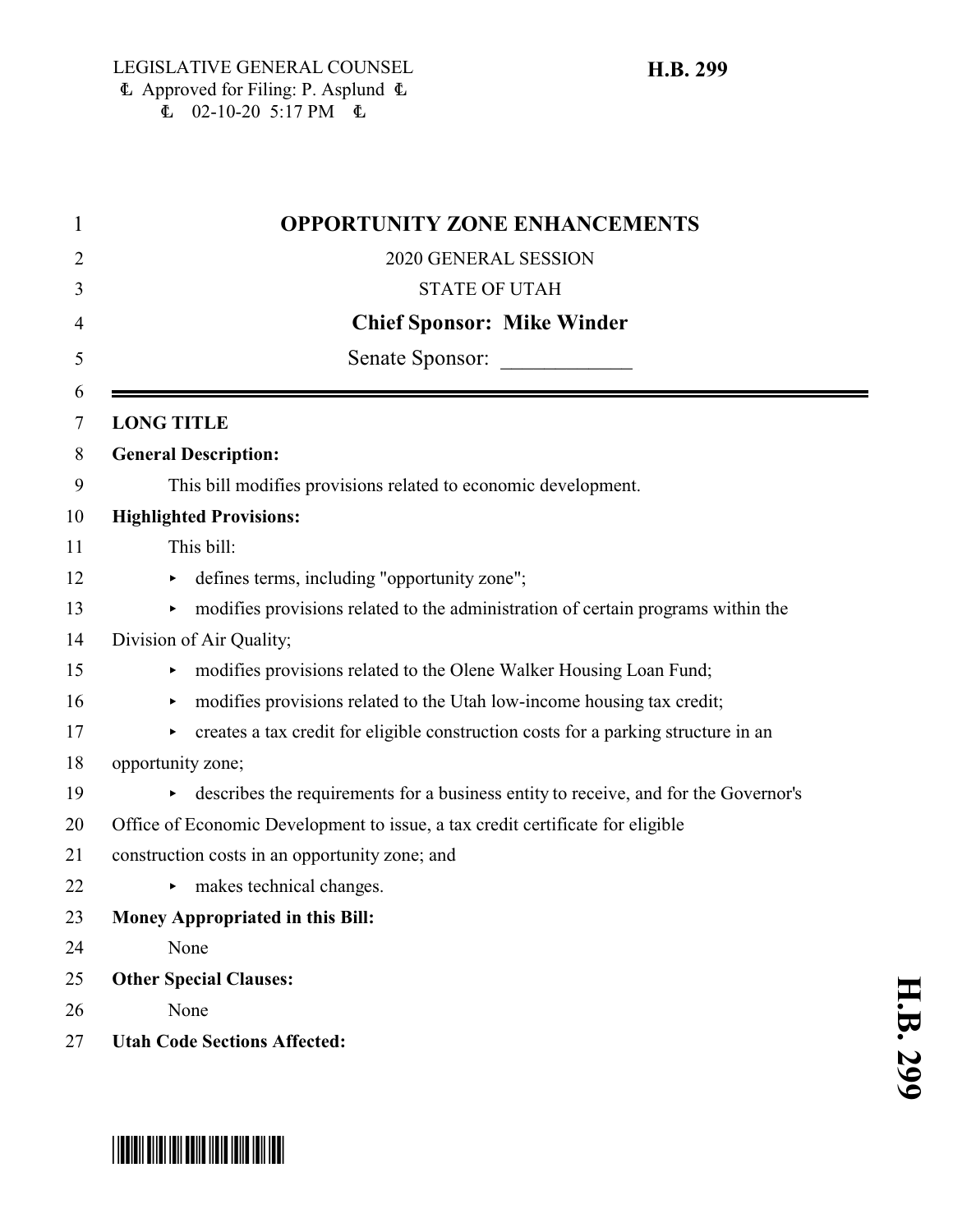<span id="page-1-0"></span>

| 28       | <b>AMENDS:</b>                                                                                   |
|----------|--------------------------------------------------------------------------------------------------|
| 29       | 19-2-102, as last amended by Laws of Utah 2015, Chapter 154                                      |
| 30       | 19-2-107, as last amended by Laws of Utah 2018, Chapter 281                                      |
| 31       | 35A-8-501, as last amended by Laws of Utah 2017, Chapter 279                                     |
| 32       | 35A-8-507, as last amended by Laws of Utah 2016, Chapter 131                                     |
| 33       | 35A-8-510, as enacted by Laws of Utah 2017, Chapter 279                                          |
| 34       | 59-7-607, as last amended by Laws of Utah 2017, Chapter 279                                      |
| 35       | 59-10-1010, as last amended by Laws of Utah 2017, Chapter 279                                    |
| 36       | 63I-1-259, as last amended by Laws of Utah 2019, Chapters 29 and 479                             |
| 37       | 63I-1-263, as last amended by Laws of Utah 2019, Chapters 89, 246, 311, 414, 468,                |
| 38       | 469, 482 and last amended by Coordination Clause, Laws of Utah 2019, Chapter                     |
| 39       | 246                                                                                              |
| 40       | <b>ENACTS:</b>                                                                                   |
| 41       | 59-7-625, Utah Code Annotated 1953                                                               |
| 42       | 59-10-1041, Utah Code Annotated 1953                                                             |
| 43       | 63N-2-901, Utah Code Annotated 1953                                                              |
|          |                                                                                                  |
| 44       | 63N-2-902, Utah Code Annotated 1953                                                              |
| 45       | 63N-2-903, Utah Code Annotated 1953                                                              |
| 46<br>47 | Be it enacted by the Legislature of the state of Utah:                                           |
| 48       | Section 1. Section 19-2-102 is amended to read:                                                  |
| 49       | 19-2-102. Definitions.                                                                           |
| 50       | As used in this chapter:                                                                         |
| 51       | (1) "Air pollutant" means a substance that qualifies as an air pollutant as defined in 42        |
| 52       | U.S.C. Sec. 7602.                                                                                |
| 53       | (2) "Air pollutant source" means private and public sources of emissions of air                  |
| 54       | pollutants.                                                                                      |
| 55       | (3) "Air pollution" means the presence of an air pollutant in the ambient air in the             |
| 56       | quantities, for a duration, and under the conditions and circumstances that are injurious to     |
| 57       | human health or welfare, animal or plant life, or property, or would unreasonably interfere with |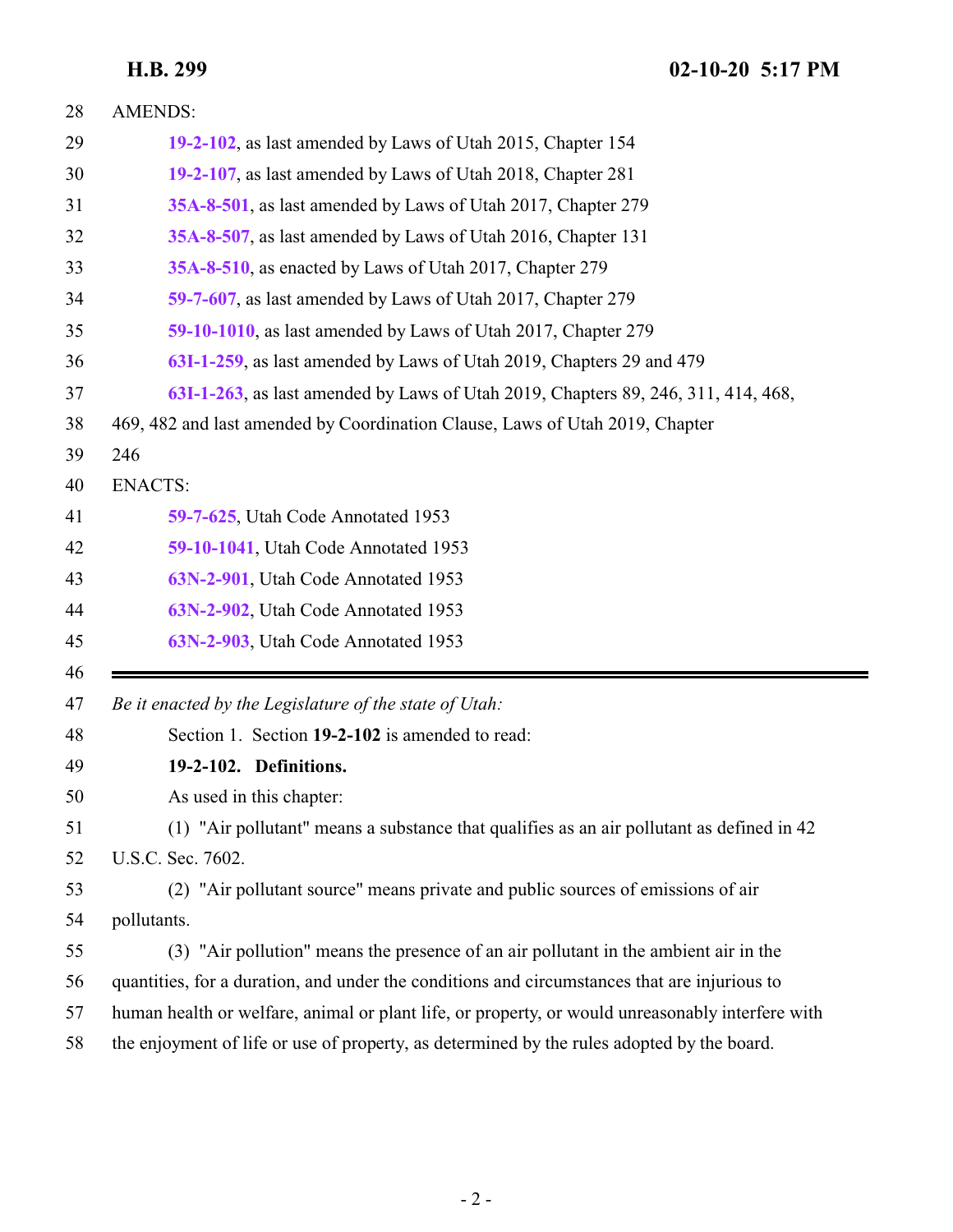<span id="page-2-0"></span>

| 59 | (4) "Ambient air" means that portion of the atmosphere, external to buildings, to which             |
|----|-----------------------------------------------------------------------------------------------------|
| 60 | the general public has access.                                                                      |
| 61 | (5) "Asbestos" means the asbestiform varieties of serpentine (chrysotile), riebeckite               |
| 62 | (crocidolite), cummingtonite-grunerite, anthophyllite, actinolite-tremolite, and libby              |
| 63 | amphibole.                                                                                          |
| 64 | $(6)$ "Asbestos-containing material" means a material containing more than $1\%$                    |
| 65 | asbestos, as determined using the method adopted in 40 C.F.R. Part 61, Subpart M, National          |
| 66 | Emission Standard for Asbestos.                                                                     |
| 67 | (7) "Asbestos inspection" means an activity undertaken to determine the presence or                 |
| 68 | location, or to assess the condition of, asbestos-containing material or suspected                  |
| 69 | asbestos-containing material, whether by visual or physical examination, or by taking samples       |
| 70 | of the material.                                                                                    |
| 71 | (8) "Board" means the Air Quality Board.                                                            |
| 72 | (9) "Clean school bus" means the same as that term is defined in 42 U.S.C. Sec. 16091.              |
| 73 | (10) "Director" means the director of the Division of Air Quality.                                  |
| 74 | (11) "Division" means the Division of Air Quality created in Section 19-1-105.                      |
| 75 | $(12)$ "Friable asbestos-containing material" means a material containing more than $1\%$           |
| 76 | asbestos, as determined using the method adopted in 40 C.F.R. Part 61, Subpart M, National          |
| 77 | Emission Standard for Asbestos, that hand pressure can crumble, pulverize, or reduce to             |
| 78 | powder when dry.                                                                                    |
| 79 | (13) "Indirect source" means a facility, building, structure, or installation which attracts        |
| 80 | or may attract mobile source activity that results in emissions of a pollutant for which there is a |
| 81 | national standard.                                                                                  |
| 82 | (14) "Opportunity zone" means an area that has been designated as a qualified                       |
| 83 | opportunity zone in the state under Section 1400Z-1, Internal Revenue Code.                         |
| 84 | Section 2. Section 19-2-107 is amended to read:                                                     |
| 85 | 19-2-107. Director -- Appointment -- Powers.                                                        |
| 86 | (1) The executive director shall appoint the director. The director shall serve under the           |
| 87 | administrative direction of the executive director.                                                 |
| 88 | $(2)$ (a) The director shall:                                                                       |
| 89 | (i) prepare and develop comprehensive plans for the prevention, abatement, and control              |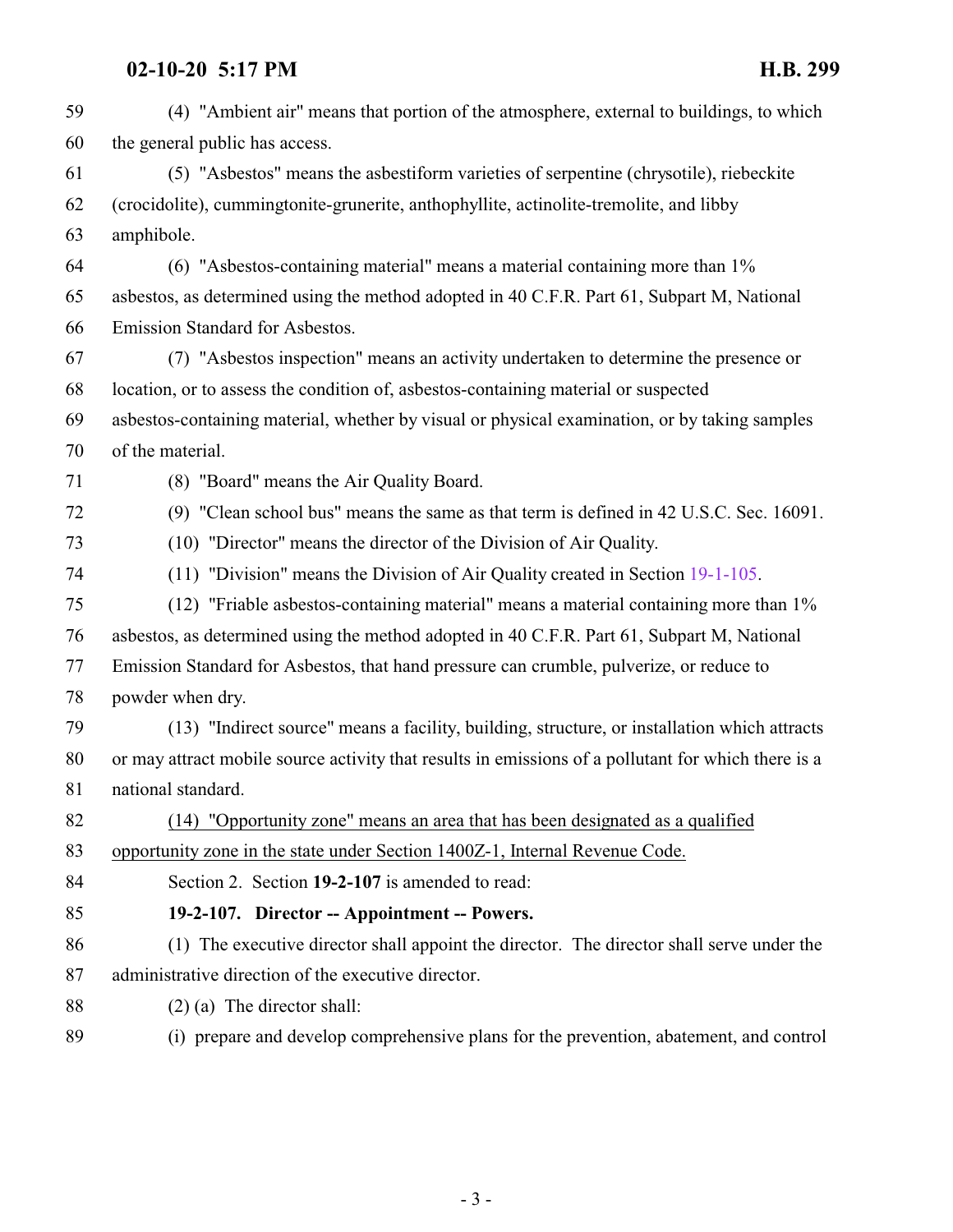of air pollution in Utah; (ii) advise, consult, and cooperate with other agencies of the state, the federal government, other states and interstate agencies, and affected groups, political subdivisions, and industries in furtherance of the purposes of this chapter; (iii) review plans, specifications, or other data relative to air pollution control equipment or any part of the air pollution control equipment; (iv) under the direction of the executive director, represent the state in all matters relating to interstate air pollution, including interstate compacts and similar agreements; (v) secure necessary scientific, technical, administrative, and operational services, including laboratory facilities, by contract or otherwise; (vi) encourage voluntary cooperation by persons and affected groups to achieve the purposes of this chapter; (vii) encourage local units of government to handle air pollution within their respective jurisdictions on a cooperative basis and provide technical and consulting assistance to them; (viii) determine by means of field studies and sampling the degree of air contamination and air pollution in all parts of the state; (ix) monitor the effects of the emission of air pollutants from motor vehicles on the quality of the outdoor atmosphere in all parts of Utah and take appropriate responsive action; (x) collect and disseminate information relating to air contamination and air pollution and conduct educational and training programs relating to air contamination and air pollution; (xi) assess and collect noncompliance penalties as required in Section 120 of the federal Clean Air Act, 42 U.S.C. Section 7420; (xii) comply with the requirements of federal air pollution laws; (xiii) subject to the provisions of this chapter, enforce rules through the issuance of orders, including: (A) prohibiting or abating discharges of wastes affecting ambient air; (B) requiring the construction of new control facilities or any parts of new control facilities or the modification, extension, or alteration of existing control facilities or any parts of new control facilities; or (C) adopting other remedial measures to prevent, control, or abate air pollution; and (xiv) as authorized by the board and subject to the provisions of this chapter, act as

- 4 -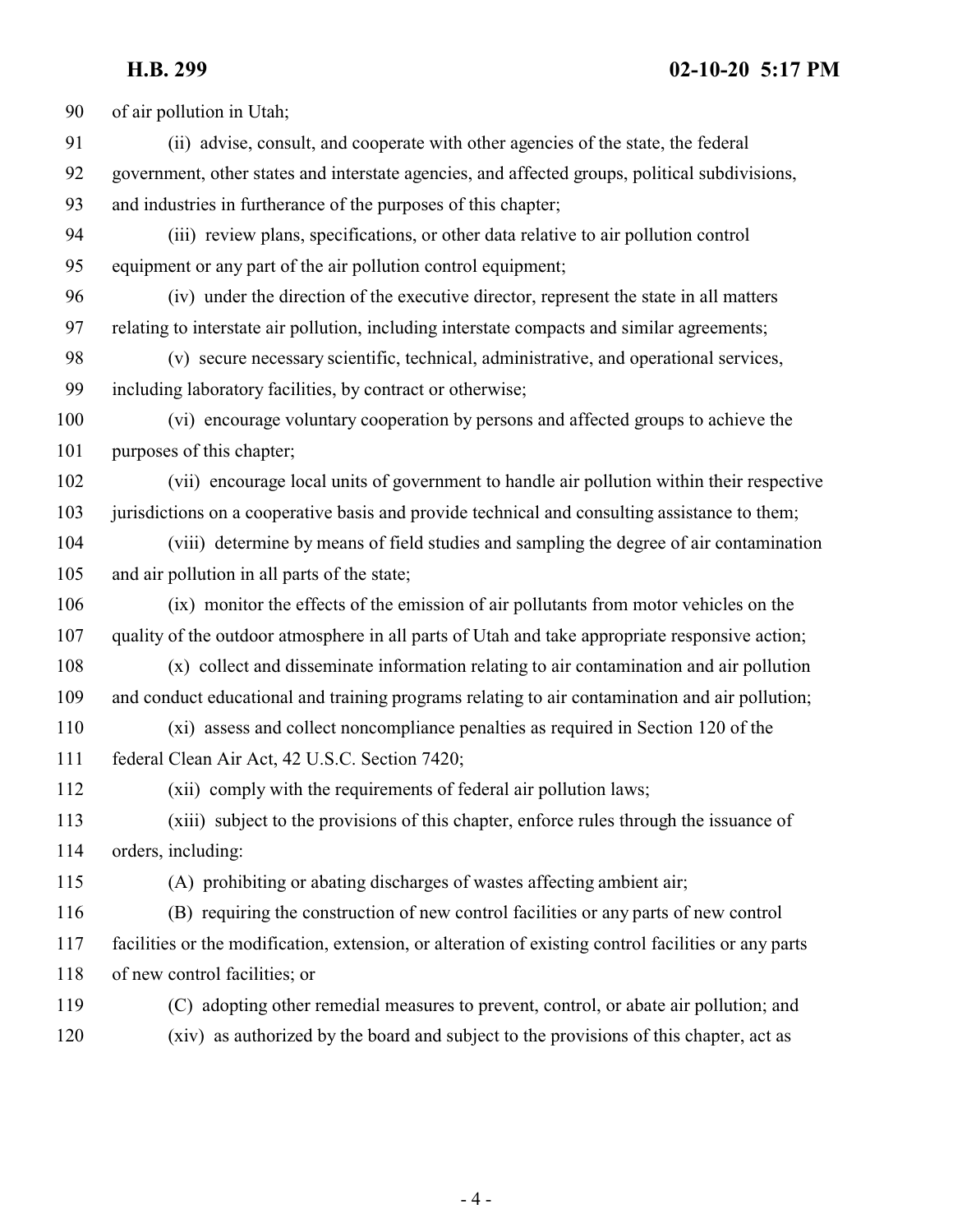executive secretary of the board under the direction of the chairman of the board.

(b) The director may:

 (i) employ full-time, temporary, part-time, and contract employees necessary to carry out this chapter;

 (ii) subject to the provisions of this chapter, authorize an employee or representative of the department to enter at reasonable times and upon reasonable notice in or upon public or private property for the purposes of inspecting and investigating conditions and plant records concerning possible air pollution;

 (iii) encourage, participate in, or conduct studies, investigations, research, and demonstrations relating to air pollution and its causes, effects, prevention, abatement, and control, as advisable and necessary for the discharge of duties assigned under this chapter, including the establishment of inventories of pollution sources;

 (iv) collect and disseminate information relating to air pollution and the prevention, control, and abatement of it;

 (v) cooperate with studies and research relating to air pollution and its control, abatement, and prevention;

 (vi) subject to Subsection (3), upon request, consult concerning the following with a person proposing to construct, install, or otherwise acquire an air pollutant source in Utah:

(A) the efficacy of proposed air pollution control equipment for the source; or

(B) the air pollution problem that may be related to the source;

 (vii) accept, receive, and administer grants or other funds or gifts from public and private agencies, including the federal government, for the purpose of carrying out any of the functions of this chapter;

 (viii) subject to Subsection [19-2-104](http://le.utah.gov/UtahCode/SectionLookup.jsp?section=19-2-104&session=2020GS)(3)(b)(i), settle or compromise a civil action initiated by the division to compel compliance with this chapter or the rules made under this 146 chapter;  $\lceil \text{or} \rceil$ 

 (ix) subject to the provisions of this chapter, exercise all incidental powers necessary to carry out the purposes of this chapter, including certification to state or federal authorities for tax purposes that air pollution control equipment has been certified in conformity with Title 19,

Chapter 12, Pollution Control Act[.]; or

(x) in the administration of a program providing an incentive to a private entity for the

- 5 -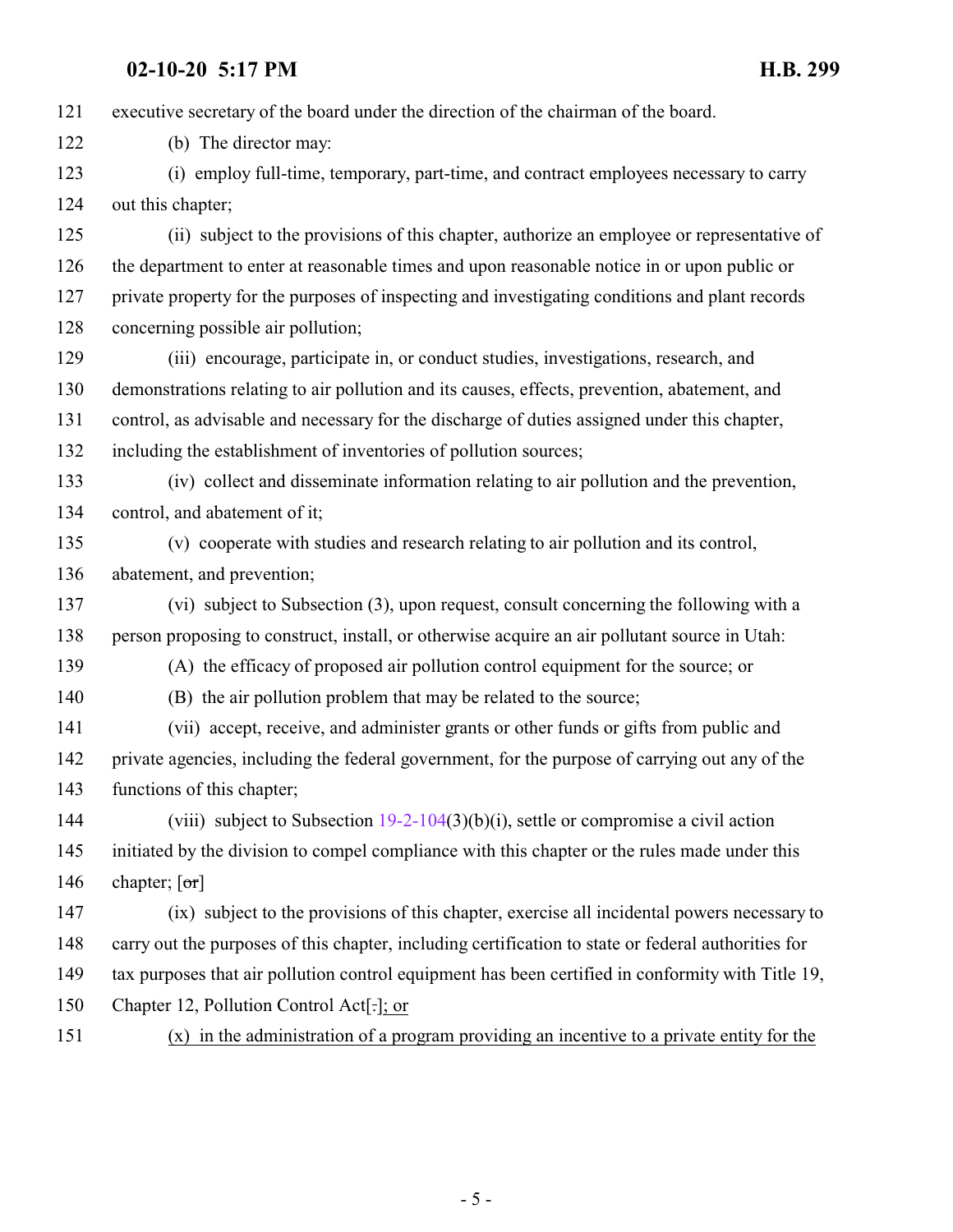<span id="page-5-0"></span>

| 152 | installation of electric vehicle supply equipment, prioritize the applications of private entities |
|-----|----------------------------------------------------------------------------------------------------|
| 153 | that are installing electric vehicle supply equipment in an opportunity zone.                      |
| 154 | (3) A consultation described in Subsection $(2)(b)(vi)$ does not relieve a person from the         |
| 155 | requirements of this chapter, the rules adopted under this chapter, or any other provision of      |
| 156 | law.                                                                                               |
| 157 | Section 3. Section 35A-8-501 is amended to read:                                                   |
| 158 | 35A-8-501. Definitions.                                                                            |
| 159 | As used in this part:                                                                              |
| 160 | (1) "Affordable housing" means housing occupied or reserved for occupancy by                       |
| 161 | households whose incomes are at or below certain income requirements at rental rates               |
| 162 | affordable to such households.                                                                     |
| 163 | (2) "Board" means the Housing Board created by this part.                                          |
| 164 | (3) "Fund" means the Olene Walker Housing Loan Fund created by this part.                          |
| 165 | (4) (a) "Housing sponsor" means a person who constructs, develops, rehabilitates,                  |
| 166 | purchases, or owns a housing development that is or will be subject to legally enforceable         |
| 167 | restrictive covenants that require the housing development to provide, at least in part,           |
| 168 | affordable housing.                                                                                |
| 169 | (b) "Housing sponsor" may include:                                                                 |
| 170 | (i) a local public body;                                                                           |
| 171 | (ii) a nonprofit, limited profit, or for profit corporation;                                       |
| 172 | (iii) a limited partnership;                                                                       |
| 173 | (iv) a limited liability company;                                                                  |
| 174 | $(v)$ a joint venture;                                                                             |
| 175 | (vi) a subsidiary of the Utah Housing Corporation;                                                 |
| 176 | (vii) a cooperative;                                                                               |
| 177 | (viii) a mutual housing organization;                                                              |
| 178 | (ix) a local government;                                                                           |
| 179 | (x) a local housing authority;                                                                     |
| 180 | (xi) a regional or statewide nonprofit housing or assistance organization; or                      |
| 181 | (xii) any other entity that helps provide affordable housing.                                      |
| 182 | "Opportunity zone" means an area that has been designated as a qualified<br>(5)                    |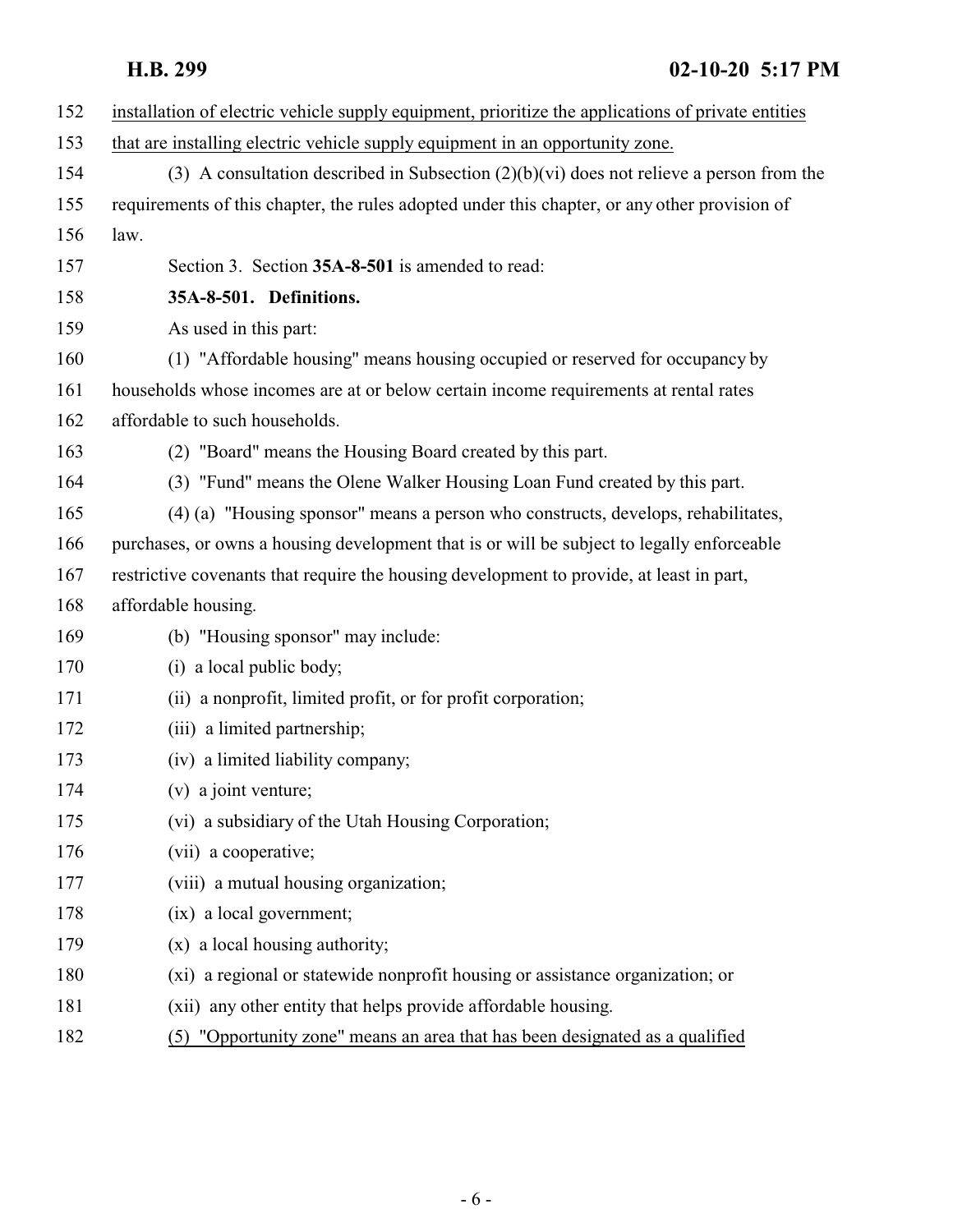<span id="page-6-0"></span>

| 183 | opportunity zone in the state under Section 1400Z-1, Internal Revenue Code.                                |
|-----|------------------------------------------------------------------------------------------------------------|
| 184 | $[\frac{1}{2}, \frac{1}{2}]$ (6) "Rural" means a county in the state other than Utah, Salt Lake, Davis, or |
| 185 | Weber.                                                                                                     |
| 186 | Section 4. Section 35A-8-507 is amended to read:                                                           |
| 187 | 35A-8-507. Application process and priorities.                                                             |
| 188 | (1) (a) In each calendar year that money is available from the fund for distribution by                    |
| 189 | the executive director under the direction of the board, the executive director shall, at least            |
| 190 | once in that year, announce a grant and loan application period by sending notice to interested            |
| 191 | persons.                                                                                                   |
| 192 | (b) The executive director shall accept applications that are received in a timely                         |
| 193 | manner.                                                                                                    |
| 194 | (2) The executive director shall give priority to applications for projects and activities                 |
| 195 | in the following order:                                                                                    |
| 196 | (a) first, to applications for projects and activities intended to minimize homelessness;                  |
| 197 | (b) second, to applications for projects and activities that use existing privately owned                  |
| 198 | housing stock, including privately owned housing stock purchased by a nonprofit public                     |
| 199 | development authority; and                                                                                 |
| 200 | (c) third, to all other applications.                                                                      |
| 201 | (3) Within each level of priority described in Subsection (2), the executive director                      |
| 202 | shall give preference to applications that demonstrate the following:                                      |
| 203 | (a) a high degree of leverage with other sources of financing;                                             |
| 204 | (b) high recipient contributions to total project costs, including allied contributions                    |
| 205 | from other sources such as professional, craft, and trade services and lender interest rate                |
| 206 | subsidies;                                                                                                 |
| 207 | (c) high local government project contributions in the form of infrastructure                              |
| 208 | improvements, or other assistance;                                                                         |
| 209 | (d) projects that encourage ownership, management, and other project-related                               |
| 210 | responsibility opportunities;                                                                              |
| 211 | (e) projects that demonstrate a strong probability of serving the original target group or                 |
| 212 | income level for a period of at least 15 years;                                                            |
| 213 | (f) projects where the applicant has demonstrated the ability, stability, and resources to                 |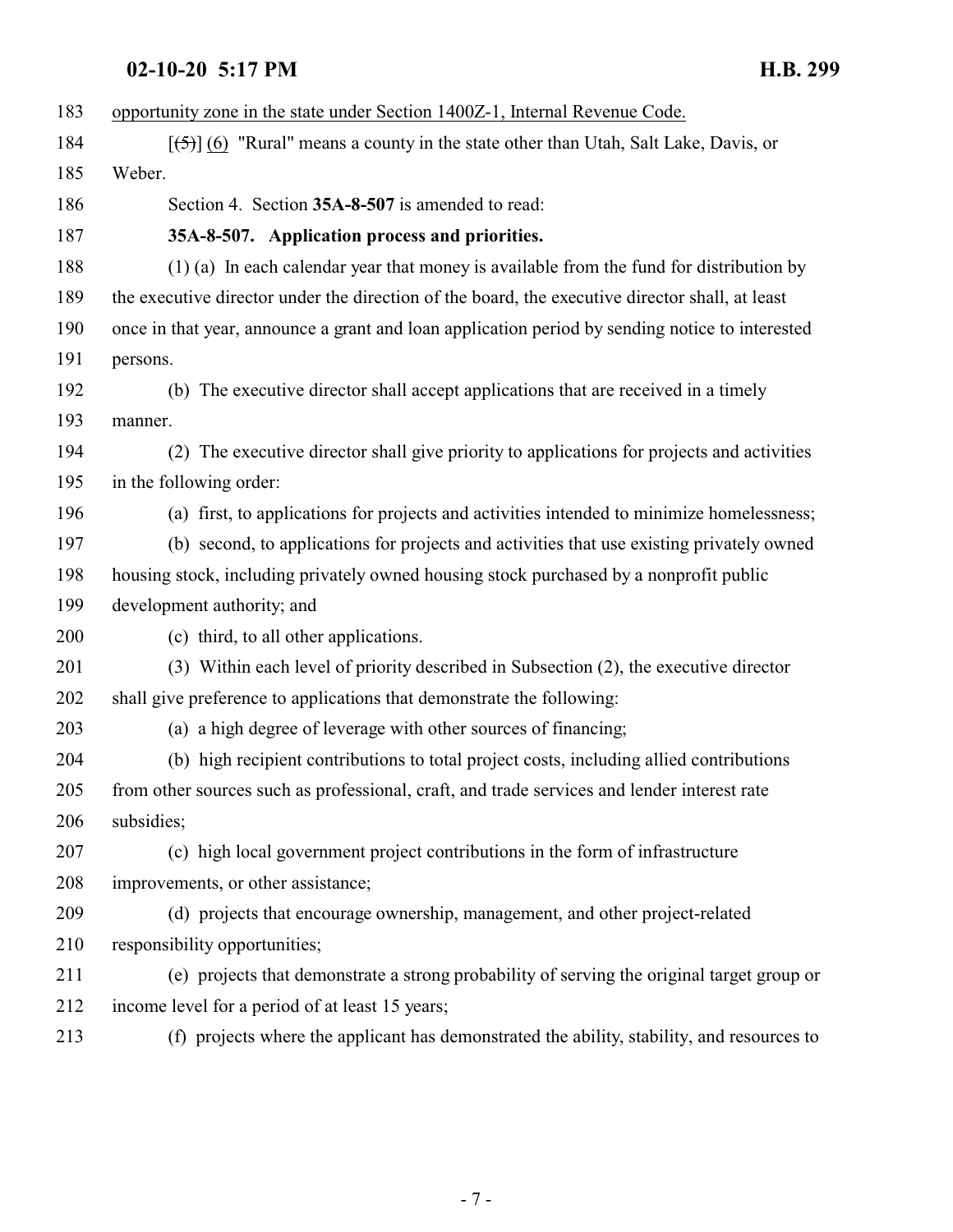<span id="page-7-0"></span>

| (g) projects that appear to serve the greatest need;                                             |
|--------------------------------------------------------------------------------------------------|
| (h) projects that provide housing for persons and families with the lowest income;               |
| (i) projects that promote economic development benefits;                                         |
| (j) projects that align with a local government plan to address housing and homeless             |
| services; [and]                                                                                  |
| (k) projects that would mitigate or correct existing health, safety, or welfare                  |
| problems $[\cdot]$ ; and                                                                         |
| (1) projects undertaken within the boundaries of an opportunity zone.                            |
| (4) The executive director may give consideration to projects that increase the supply           |
| of accessible housing.                                                                           |
| Section 5. Section 35A-8-510 is amended to read:                                                 |
| 35A-8-510. Housing loan fund board approval.                                                     |
| (1) The board shall review the project applications described in Subsection                      |
| $35A-8-509(5)$ .                                                                                 |
| (2) The board may approve a project that meets the requirements of Subsections                   |
| 35A-8-509(4) and (5) to receive funds from the Economic Revitalization and Investment Fund.      |
| (3) The board shall give preference to projects:                                                 |
| (a) that include significant additional or matching funds from an individual, private            |
| organization, or local government entity;                                                        |
| (b) that include significant contributions by the applicant to total project costs,              |
| including contributions secured by the applicant from other sources such as professional, craft, |
| and trade services and lender interest rate subsidies;                                           |
| (c) with significant local government contributions in the form of infrastructure,               |
| improvements, or other assistance;                                                               |
| (d) where the applicant has demonstrated the ability, stability, and resources to                |
| complete the project;                                                                            |
| (e) that will serve the greatest need;                                                           |
| (f) that promote economic development benefits;                                                  |
|                                                                                                  |
| (g) that allow integration into a local government housing plan;                                 |
|                                                                                                  |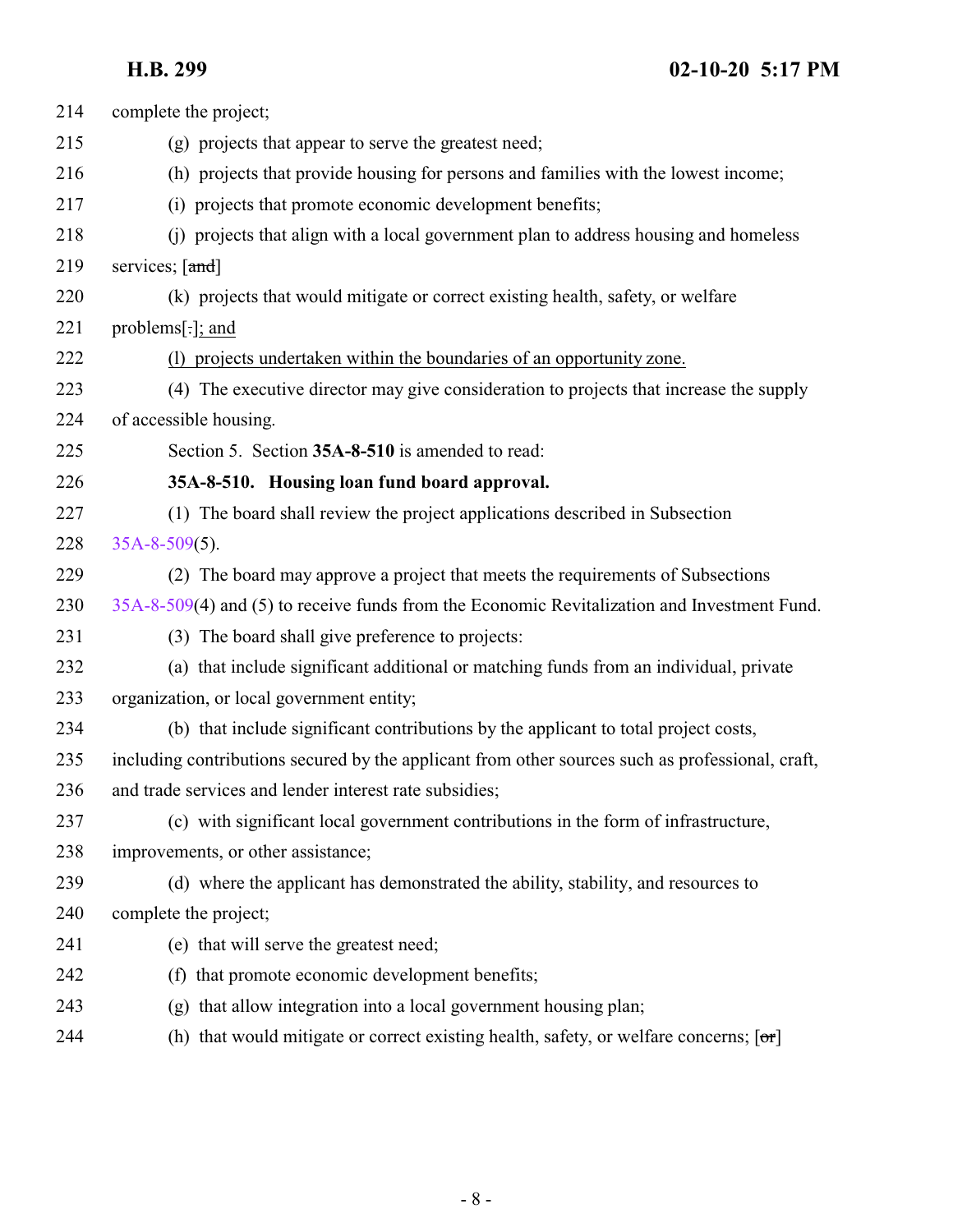<span id="page-8-0"></span>

| 245 | (i) that remedy a gap in the supply of and demand for affordable housing[ $\cdot$ ]; or         |
|-----|-------------------------------------------------------------------------------------------------|
| 246 | that are undertaken within the boundaries of an opportunity zone.                               |
| 247 | Section 6. Section 59-7-607 is amended to read:                                                 |
| 248 | 59-7-607. Utah low-income housing tax credit.                                                   |
| 249 | (1) As used in this section:                                                                    |
| 250 | (a) "Allocation certificate" means a certificate in a form prescribed by the commission         |
| 251 | and issued by the Utah Housing Corporation to a housing sponsor that specifies the aggregate    |
| 252 | amount of the tax credit awarded under this section to a qualified development and includes:    |
| 253 | (i) the aggregate annual amount of the tax credit awarded that may be claimed by one            |
| 254 | or more qualified taxpayers that have been issued a special low-income housing tax credit       |
| 255 | certificate; and                                                                                |
| 256 | (ii) the credit period over which the tax credit may be claimed by one or more qualified        |
| 257 | taxpayers that have been issued a special low-income housing tax credit certificate.            |
| 258 | (b) "Building" means a qualified low-income building as defined in Section 42(c),               |
| 259 | Internal Revenue Code.                                                                          |
| 260 | (c) "Credit period" means the "credit period" as defined in Section $42(f)(1)$ , Internal       |
|     |                                                                                                 |
| 261 | Revenue Code.                                                                                   |
| 262 | (d) (i) "Designated reporter" means, as selected by a housing sponsor, the housing              |
| 263 | sponsor itself or one of the housing sponsor's direct or indirect partners, members, or         |
| 264 | shareholders that will provide information to the Utah Housing Corporation regarding the        |
| 265 | assignment of tax credits under this section.                                                   |
| 266 | (ii) Before the Utah Housing Corporation may issue an allocation certificate to a               |
| 267 | housing sponsor, a housing sponsor shall provide the identity of the housing sponsor's          |
| 268 | designated reporter to the Utah Housing Corporation.                                            |
| 269 | (iii) Before the Utah Housing Corporation may issue a special low-income housing tax            |
| 270 | credit certificate to a qualified taxpayer, a designated reporter shall provide the information |
| 271 | described in Subsection (6) to the Utah Housing Corporation.                                    |
| 272 | (e) "Federal low-income housing tax credit" means the federal tax credit described in           |
| 273 | Section 42, Internal Revenue Code.                                                              |
| 274 | (f) "Housing sponsor" means an entity that owns a qualified development.                        |
| 275 | "Opportunity zone" means an area that has been designated as a qualified<br>(g)                 |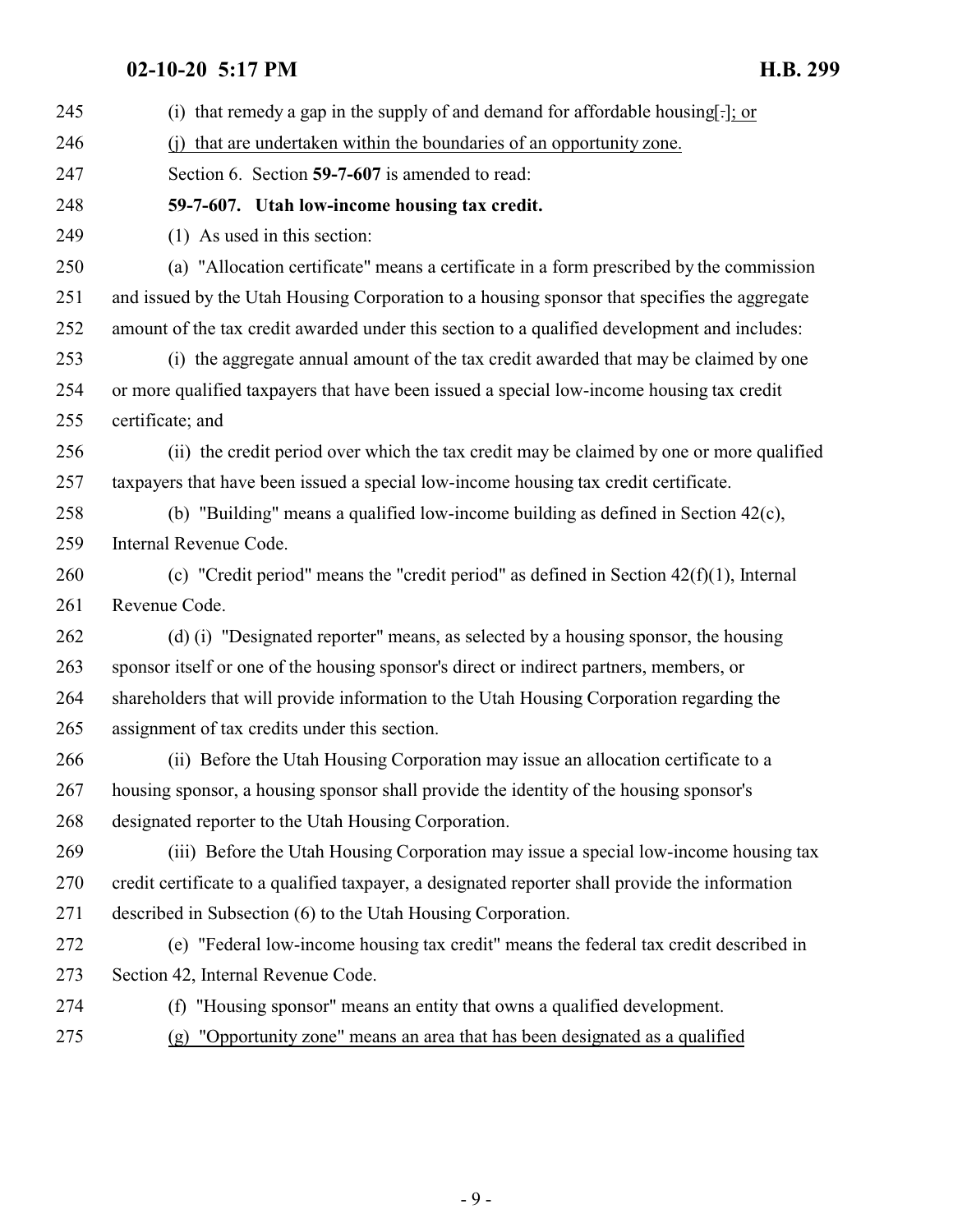| 276 | opportunity zone under Section 1400Z-1, Internal Revenue Code.                                              |
|-----|-------------------------------------------------------------------------------------------------------------|
| 277 | $\left[\frac{1}{2}\right]$ (h) "Qualified allocation plan" means a qualified allocation plan adopted by the |
| 278 | Utah Housing Corporation in accordance with Section 42(m), Internal Revenue Code.                           |
| 279 | $[\frac{h}{\ln}]$ (i) "Qualified development" means a "qualified low-income housing project":               |
| 280 | (i) as defined in Section $42(g)(1)$ , Internal Revenue Code; and                                           |
| 281 | (ii) that is located in the state.                                                                          |
| 282 | $[\overrightarrow{(i)}]$ (i) (i) "Qualified taxpayer" means a person that:                                  |
| 283 | (A) owns a direct or indirect interest in a qualified development; and                                      |
| 284 | (B) meets the requirements to claim a tax credit under this section.                                        |
| 285 | (ii) If a housing sponsor is a partnership, limited liability company, or S corporation, a                  |
| 286 | "qualified taxpayer" may include any partner, member, or shareholder of the housing sponsor                 |
| 287 | as determined by the governing documents of the housing sponsor.                                            |
| 288 | $[f(t)]$ (k) (i) "Special low-income housing tax credit certificate" means a certificate:                   |
| 289 | (A) in a form prescribed by the commission;                                                                 |
| 290 | (B) that the Utah Housing Corporation issues to a qualified taxpayer for a taxable year                     |
| 291 | in accordance with this section; and                                                                        |
| 292 | (C) that specifies the amount of the tax credit a qualified taxpayer may claim under this                   |
| 293 | section.                                                                                                    |
| 294 | (ii) The Utah Housing Corporation may only issue one or more special low-income                             |
| 295 | housing tax credit certificates if the aggregate specified amount on all special low-income                 |
| 296 | housing tax credit certificates issued in relation to a qualified development does not exceed the           |
| 297 | aggregate amount of tax credit awarded to the qualified development and issued to a housing                 |
| 298 | sponsor in an allocation certificate.                                                                       |
| 299 | (2) (a) For taxable years beginning on or after January 1, 1995, a qualified taxpayer                       |
| 300 | who has been issued a special low-income housing tax credit certificate by the Utah Housing                 |
| 301 | Corporation may claim a nonrefundable tax credit against taxes otherwise due under this                     |
| 302 | chapter or Chapter 8, Gross Receipts Tax on Certain Corporations Not Required to Pay                        |
| 303 | Corporate Franchise or Income Tax Act.                                                                      |
| 304 | (b) The tax credit shall be in an amount equal to the tax credit amount specified on the                    |
| 305 | special low-income housing tax credit certificate that the Utah Housing Corporation issues to a             |
| 306 | qualified taxpayer under this section.                                                                      |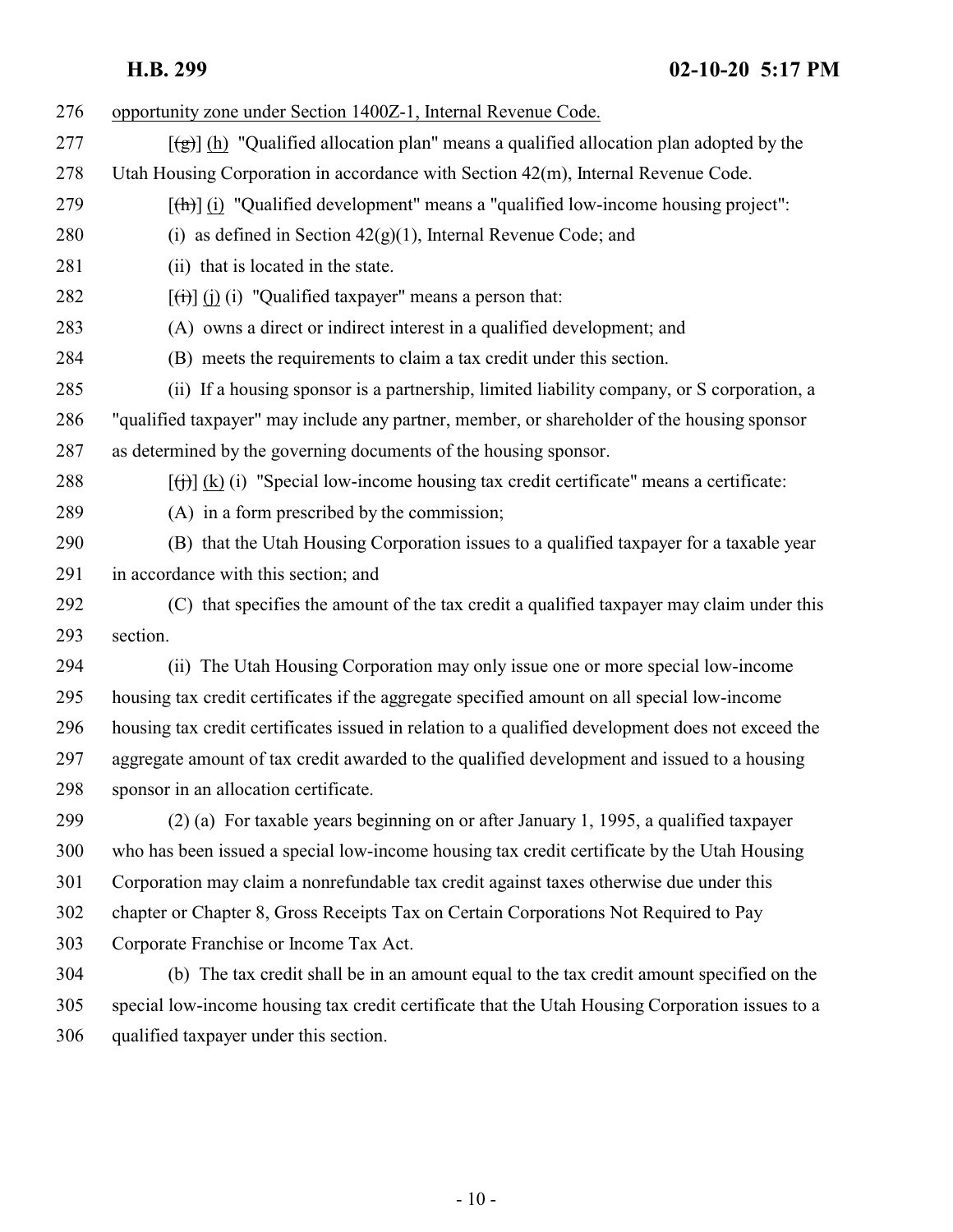| 307 | (c) (i) For a calendar year beginning on or before December 31, 2016, the aggregate              |
|-----|--------------------------------------------------------------------------------------------------|
| 308 | annual tax credit that the Utah Housing Corporation may allocate for the credit period           |
| 309 | described in Section 42(f), Internal Revenue Code, pursuant to this section and Section          |
| 310 | 59-10-1010 is an amount equal to the product of:                                                 |
| 311 | $(A)$ 12.5 cents; and                                                                            |
| 312 | (B) the population of Utah.                                                                      |
| 313 | (ii) For a calendar year beginning on or after January 1, 2017, the aggregate annual tax         |
| 314 | credit that the Utah Housing Corporation may allocate for the credit period described in         |
| 315 | Section 42(f), Internal Revenue Code, pursuant to this section and Section 59-10-1010 is an      |
| 316 | amount equal to the product of:                                                                  |
| 317 | $(A)$ 34.5 cents; and                                                                            |
| 318 | (B) the population of Utah.                                                                      |
| 319 | (iii) For purposes of this section, the population of Utah shall be determined in                |
| 320 | accordance with Section 146(j), Internal Revenue Code.                                           |
| 321 | (3) (a) The Utah Housing Corporation shall determine criteria and procedures for                 |
| 322 | allocating the tax credit under this section and Section 59-10-1010 and incorporate the criteria |
| 323 | and procedures into the Utah Housing Corporation's qualified allocation plan.                    |
| 324 | (b) The Utah Housing Corporation shall create the criteria under Subsection $(3)(a)$             |
| 325 | based on:                                                                                        |
| 326 | (i) the number of affordable housing units to be created in Utah for low and moderate            |
| 327 | income persons in a qualified development;                                                       |
| 328 | (ii) the level of area median income being served by a qualified development;                    |
| 329 | (iii) the need for the tax credit for the economic feasibility of a qualified development;       |
| 330 | and                                                                                              |
| 331 | (iv) the extended period for which a qualified development commits to remain as                  |
| 332 | affordable housing.                                                                              |
| 333 | (c) The criteria created by the Utah Housing Corporation shall give preference to a              |
| 334 | qualified development in an opportunity zone.                                                    |
| 335 | (4) Any housing sponsor may apply to the Utah Housing Corporation for a tax credit               |
| 336 | allocation under this section.                                                                   |
| 337 | (5) (a) The Utah Housing Corporation shall determine the amount of the tax credit to             |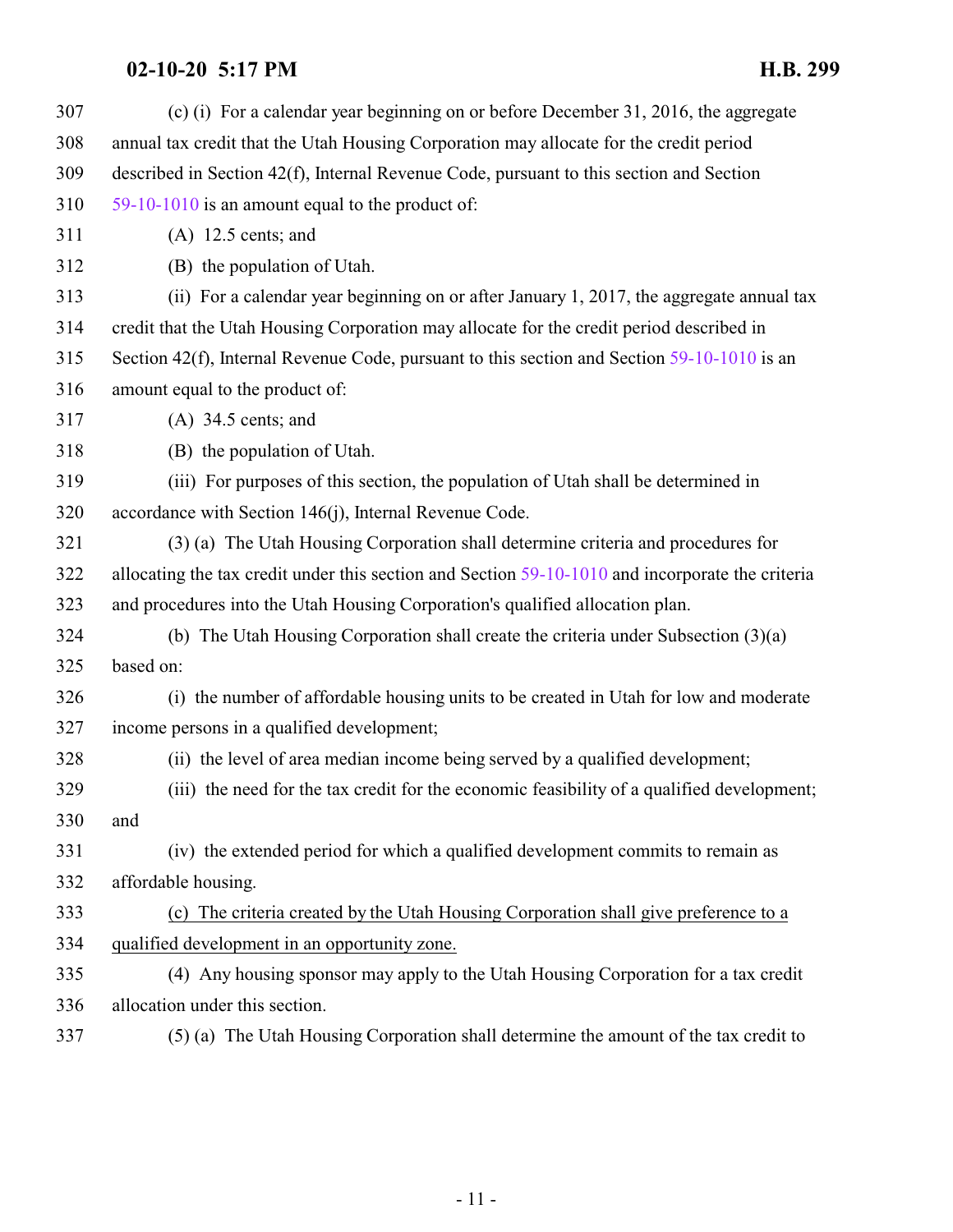allocate to a qualified development in accordance with the qualified allocation plan of the Utah Housing Corporation. (b) (i) The Utah Housing Corporation shall issue an allocation certificate to a housing sponsor as evidence of the allocation. (ii) The allocation certificate under Subsection  $(5)(b)(i)$  shall specify the amount of the tax credit allocated to a qualified development as determined by the Utah Housing Corporation. (c) The amount of the tax credit specified in an allocation certificate may not exceed 100% of the federal low-income housing tax credit awarded to a qualified development. (6) Before the Utah Housing Corporation may issue a special low-income housing tax credit certificate, a designated reporter shall provide to the Utah Housing Corporation in a form prescribed by the Utah Housing Corporation: (a) a list of each qualified taxpayer that has been assigned a portion of the tax credit awarded in an allocation certificate; (b) for each qualified taxpayer described in Subsection (6)(a), the amount of tax credit that has been assigned; and (c) an aggregate list of the tax credit amount assigned related to a qualified development demonstrating that the aggregate annual amount of the tax credits assigned does not exceed the aggregate annual tax credit awarded in the allocation certificate. (7) The Utah Housing Corporation shall provide a special low-income housing tax credit certificate to a qualified taxpayer if: (a) a designated reporter has provided the information regarding the qualified taxpayer as described in Subsection (6); and (b) the Utah Housing Corporation has verified that the aggregate tax credit amount assigned with respect to a qualified development does not exceed the total tax credit awarded in the allocation certificate. (8) (a) All elections made by a housing sponsor pursuant to Section 42, Internal Revenue Code, shall apply to this section. (b) (i) If a qualified development is required to recapture a portion of any federal low-income housing tax credit, then each qualified taxpayer shall also be required to recapture a portion of any state tax credits authorized by this section. (ii) The state recapture amount shall be equal to the percentage of the state tax credit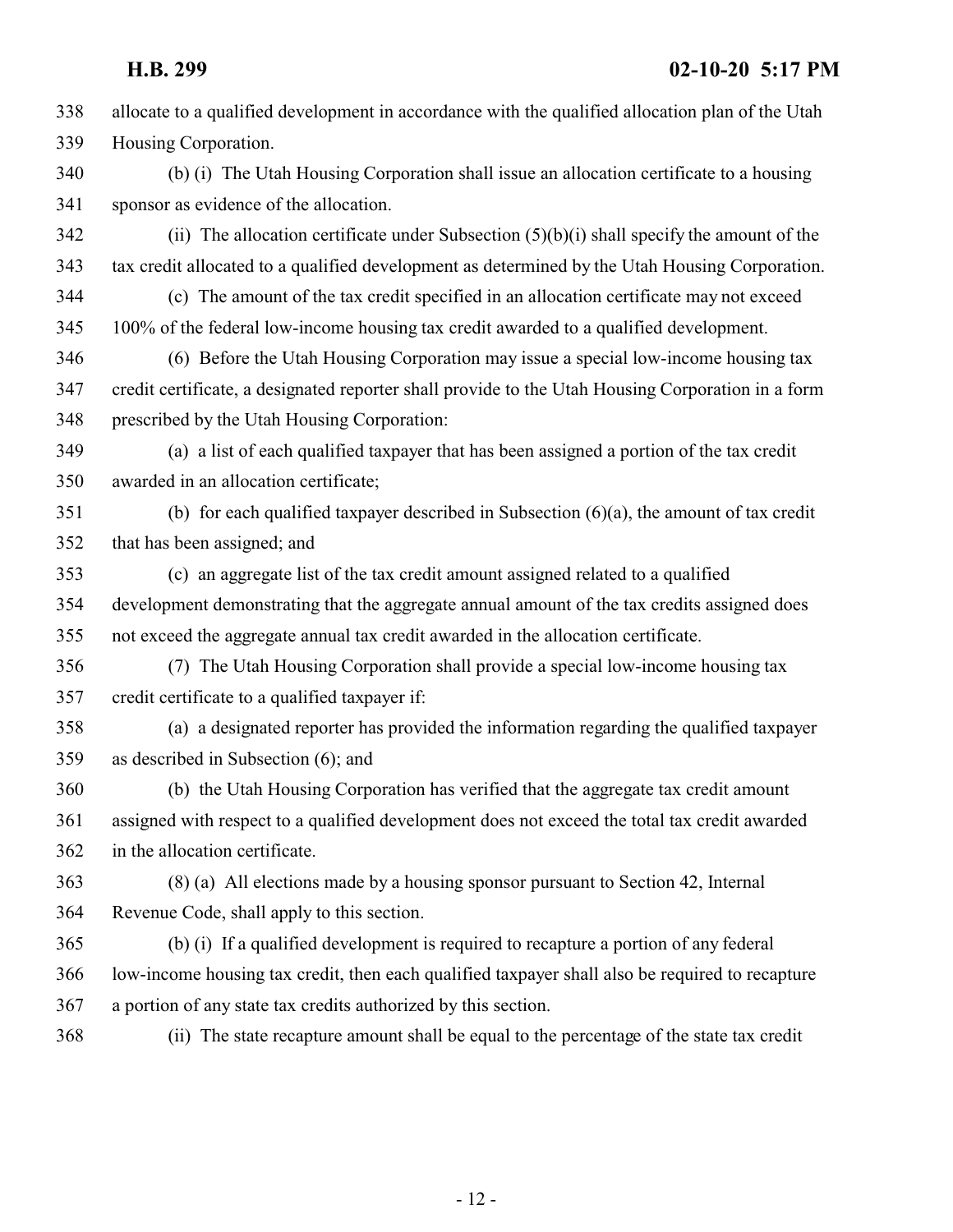<span id="page-12-0"></span>

| 369 | that equals the proportion the federal recapture amount bears to the original federal low-income  |
|-----|---------------------------------------------------------------------------------------------------|
| 370 | housing tax credit amount subject to recapture.                                                   |
| 371 | (iii) The designated reporter shall identify each qualified taxpayer that is required to          |
| 372 | recapture a portion of any state tax credit as described in this Subsection $(8)(b)$ .            |
| 373 | (9) (a) Any tax credits returned to the Utah Housing Corporation in any year may be               |
| 374 | reallocated within the same time period as provided in Section 42, Internal Revenue Code.         |
| 375 | (b) Tax credits that are unallocated by the Utah Housing Corporation in any year may              |
| 376 | be carried over for allocation in subsequent years.                                               |
| 377 | $(10)$ (a) If a tax credit is not claimed by a qualified taxpayer in the year in which it is      |
| 378 | earned because the tax credit is more than the tax owed by the qualified taxpayer, the tax credit |
| 379 | may be carried back three years or may be carried forward five years as a credit against the tax. |
| 380 | (b) Carryover tax credits under Subsection $(10)(a)$ shall be applied against the tax:            |
| 381 | (i) before the application of the tax credits earned in the current year; and                     |
| 382 | (ii) on a first-earned first-used basis.                                                          |
| 383 | (11) Any tax credit taken in this section may be subject to an annual audit by the                |
| 384 | commission.                                                                                       |
| 385 | (12) The Utah Housing Corporation shall annually provide an electronic report to the              |
| 386 | Revenue and Taxation Interim Committee which shall include at least:                              |
| 387 | (a) the purpose and effectiveness of the tax credits; and                                         |
| 388 | (b) the benefits of the tax credits to the state.                                                 |
| 389 | (13) The commission may, in consultation with the Utah Housing Corporation, make                  |
| 390 | rules in accordance with Title 63G, Chapter 3, Utah Administrative Rulemaking Act, to             |
| 391 | implement this section.                                                                           |
| 392 | Section 7. Section 59-7-625 is enacted to read:                                                   |
| 393 | 59-7-625. Nonrefundable tax credit for eligible construction costs in an                          |
| 394 | opportunity zone.                                                                                 |
| 395 | $(1)$ As used in this section:                                                                    |
| 396 | "Business entity" means a taxpayer that receives a tax credit certificate in<br>(a)               |
| 397 | accordance with Section 63N-2-903.                                                                |
| 398 | (b) "Eligible construction costs" means the same as that term is defined in Section               |
| 399 | 63N-2-902.                                                                                        |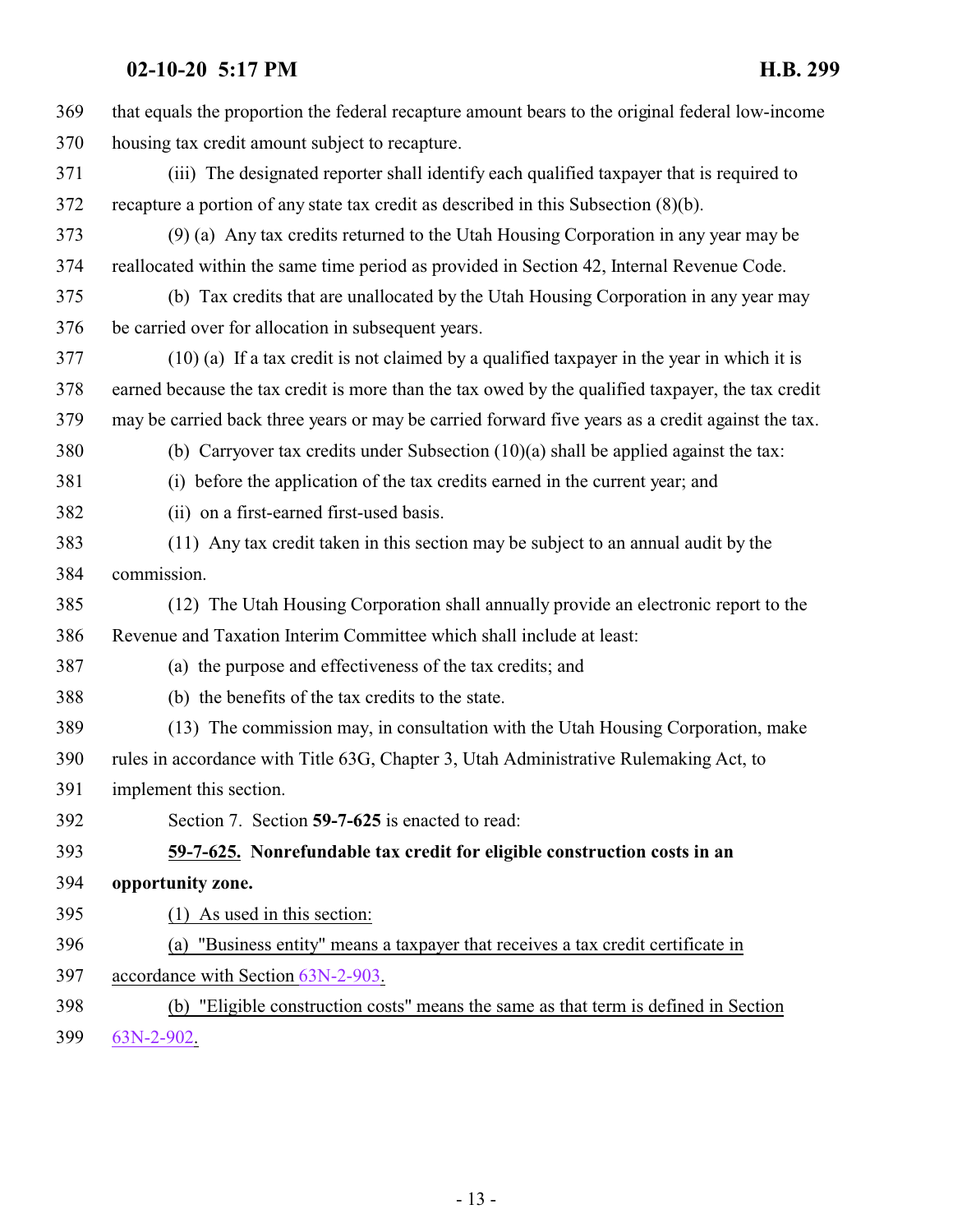<span id="page-13-0"></span> (c) "Eligible parking structure" means the same as that term is defined in Section [63N-2-902](#page-24-1). (d) "Opportunity zone" means the same as that term is defined in Section [63N-2-902](#page-24-1). (2) A business entity may claim a nonrefundable tax credit for eligible construction costs for an eligible parking structure in an opportunity zone in an amount equal to the amount stated on the tax credit certificate issued in accordance with Section [63N-2-903](#page-25-0). (3) (a) A business entity may carry forward the amount of the tax credit that exceeds the business entity's tax liability for a period of three years. (b) A business entity may not carry back the amount of the tax credit that exceeds the business entity's tax liability. Section 8. Section **59-10-1010** is amended to read: **59-10-1010. Utah low-income housing tax credit.** (1) As used in this section: (a) "Allocation certificate" means a certificate in a form prescribed by the commission and issued by the Utah Housing Corporation to a housing sponsor that specifies the aggregate amount of the tax credit awarded under this section to a qualified development and includes: (i) the aggregate annual amount of the tax credit awarded that may be claimed by one or more qualified taxpayers that have been issued a special low-income housing tax credit certificate; and (ii) the credit period over which the tax credit may be claimed by one or more qualified taxpayers that have been issued a special low-income housing tax credit certificate. (b) "Building" means a qualified low-income building as defined in Section 42(c), Internal Revenue Code. (c) "Credit period" means the "credit period" as defined in Section 42(f)(1), Internal Revenue Code. (d) (i) "Designated reporter" means, as selected by a housing sponsor, the housing sponsor itself or one of the housing sponsor's direct or indirect partners, members, or shareholders that will provide information to the Utah Housing Corporation regarding the assignment of tax credits under this section. (ii) Before the Utah Housing Corporation may issue an allocation certificate to a housing sponsor, a housing sponsor shall provide the identity of the housing sponsor's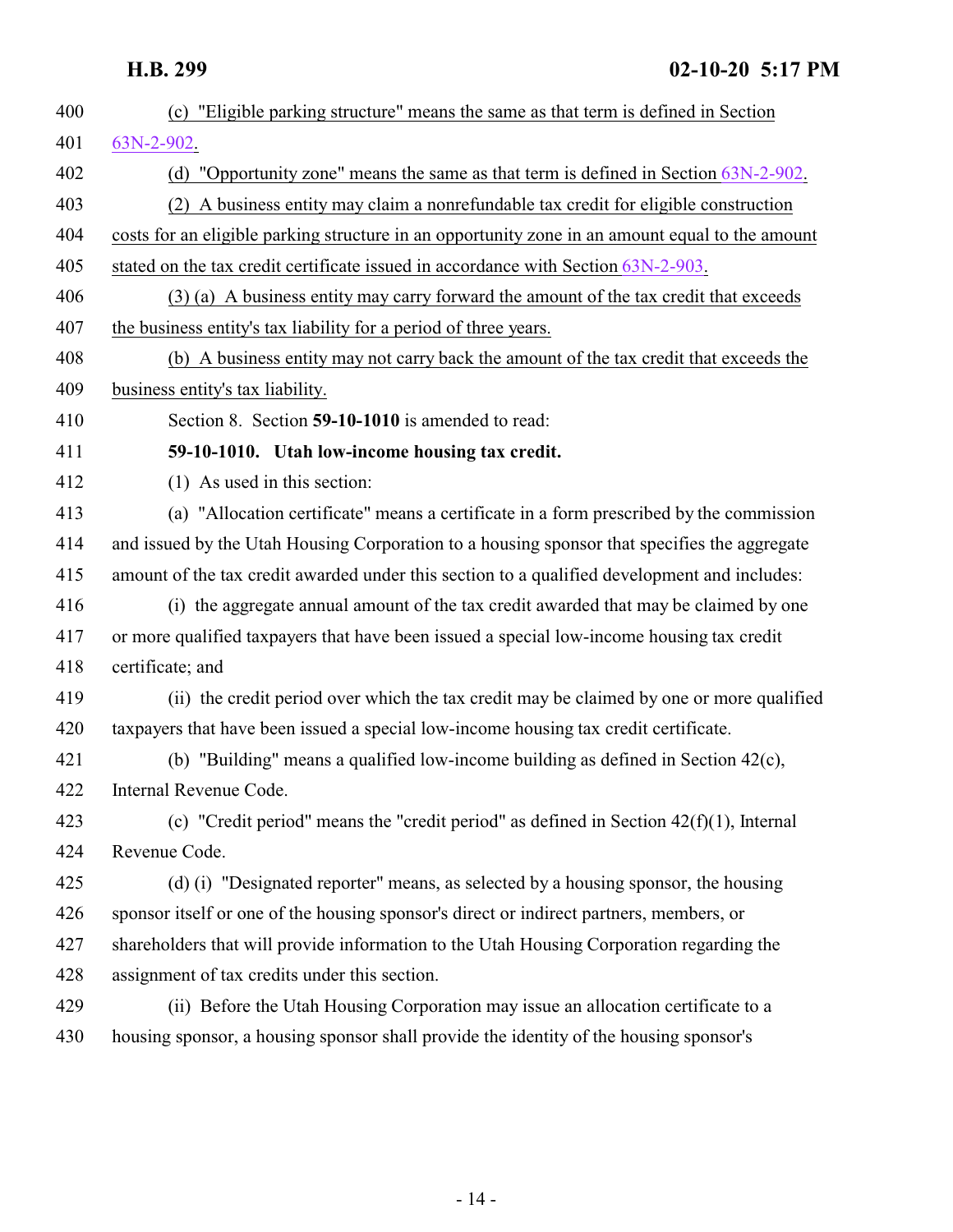| 431 | designated reporter to the Utah Housing Corporation.                                                          |
|-----|---------------------------------------------------------------------------------------------------------------|
| 432 | (iii) Before the Utah Housing Corporation may issue a special low-income housing tax                          |
| 433 | credit certificate to a qualified taxpayer, a designated reporter shall provide the information               |
| 434 | described in Subsection (6) to the Utah Housing Corporation.                                                  |
| 435 | (e) "Federal low-income housing credit" means the federal low-income housing credit                           |
| 436 | described in Section 42, Internal Revenue Code.                                                               |
| 437 | (f) "Housing sponsor" means an entity that owns a qualified development.                                      |
| 438 | (g) "Opportunity zone" means an area that has been designated as a qualified                                  |
| 439 | opportunity zone in the state under Section 1400Z-1, Internal Revenue Code.                                   |
| 440 | $\left[\frac{1}{2}\right]$ (h) "Qualified allocation plan" means a qualified allocation plan adopted by the   |
| 441 | Utah Housing Corporation in accordance with Section 42(m), Internal Revenue Code.                             |
| 442 | $[\frac{h}{\ln}]$ (i) "Qualified development" means a "qualified low-income housing project":                 |
| 443 | (i) as defined in Section $42(g)(1)$ , Internal Revenue Code; and                                             |
| 444 | (ii) that is located in the state.                                                                            |
| 445 | $\left[\left(\frac{1}{1}\right)\right]$ (i) (i) "Qualified taxpayer" means a claimant, estate, or trust that: |
| 446 | (A) owns a direct or indirect interest in a qualified development; and                                        |
| 447 | (B) meets the requirements to claim a tax credit under this section.                                          |
| 448 | (ii) If a housing sponsor is a partnership, limited liability company, or S corporation, a                    |
| 449 | "qualified taxpayer" may include any partner, member, or shareholder of the housing sponsor                   |
| 450 | as determined by the governing documents of the housing sponsor.                                              |
| 451 | $[f(t)]$ (k) (i) "Special low-income housing tax credit certificate" means a certificate:                     |
| 452 | (A) in a form prescribed by the commission;                                                                   |
| 453 | (B) that the Utah Housing Corporation issues to a qualified taxpayer for a taxable year                       |
| 454 | in accordance with this section; and                                                                          |
| 455 | (C) that specifies the amount of the tax credit a qualified taxpayer may claim under this                     |
| 456 | section.                                                                                                      |
| 457 | (ii) The Utah Housing Corporation may only issue one or more special low-income                               |
| 458 | housing tax credit certificates if the aggregate specified amount on all special low-income                   |
| 459 | housing tax credit certificates issued in relation to a qualified development does not exceed the             |
| 460 | aggregate amount of tax credit awarded to a qualified development and issued to a housing                     |
| 461 | sponsor in an allocation certificate.                                                                         |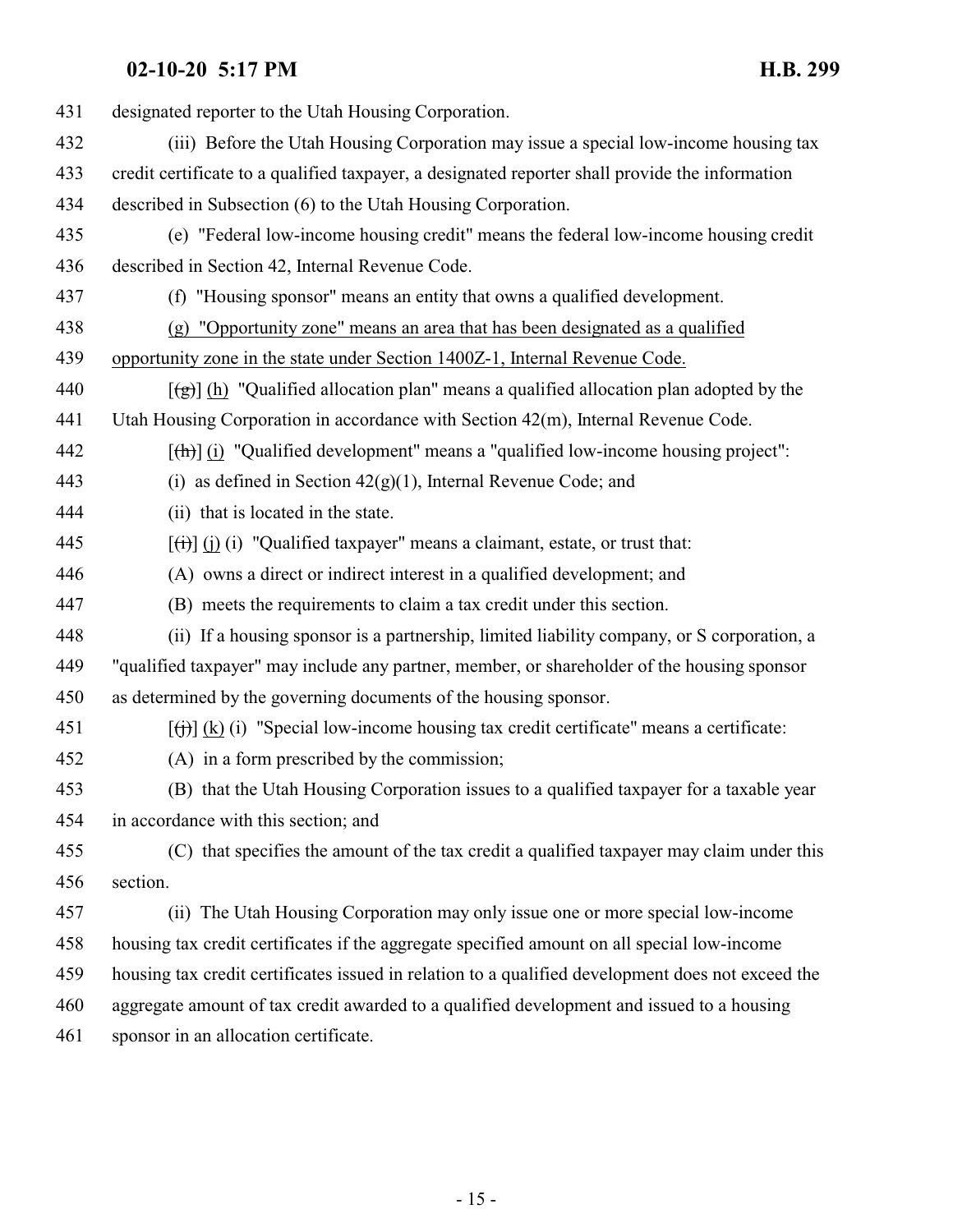(2) (a) For taxable years beginning on or after January 1, 1995, a qualified taxpayer who has been issued a special low-income housing tax credit certificate by the Utah Housing Corporation may claim a nonrefundable tax credit against taxes otherwise due under this chapter. (b) The tax credit shall be in an amount equal to the tax credit amount specified on the special low-income housing tax credit certificate that the Utah Housing Corporation issues to a qualified taxpayer under this section. (c) (i) For a calendar year beginning on or before December 31, 2016, the aggregate annual tax credit that the Utah Housing Corporation may allocate for the credit period described in Section 42(f), Internal Revenue Code, pursuant to this section and Section [59-7-607](#page-8-0) is an amount equal to the product of: (A) 12.5 cents; and (B) the population of Utah. (ii) For a calendar year beginning on or after January 1, 2017, the aggregate annual tax credit that the Utah Housing Corporation may allocate for the credit period described in 477 Section 42(f), Internal Revenue Code, pursuant to this section and Section [59-7-607](#page-8-0) is an amount equal to the product of: (A) 34.5 cents; and (B) the population of Utah. (iii) For purposes of this section, the population of Utah shall be determined in accordance with Section 146(j), Internal Revenue Code. (3) (a) The Utah Housing Corporation shall determine criteria and procedures for allocating the tax credit under this section and Section [59-7-607](#page-8-0) and incorporate the criteria and procedures into the Utah Housing Corporation's qualified allocation plan. (b) The Utah Housing Corporation shall create the criteria under Subsection (3)(a) based on: (i) the number of affordable housing units to be created in Utah for low and moderate income persons in a qualified development; (ii) the level of area median income being served by a qualified development; (iii) the need for the tax credit for the economic feasibility of a qualified development; and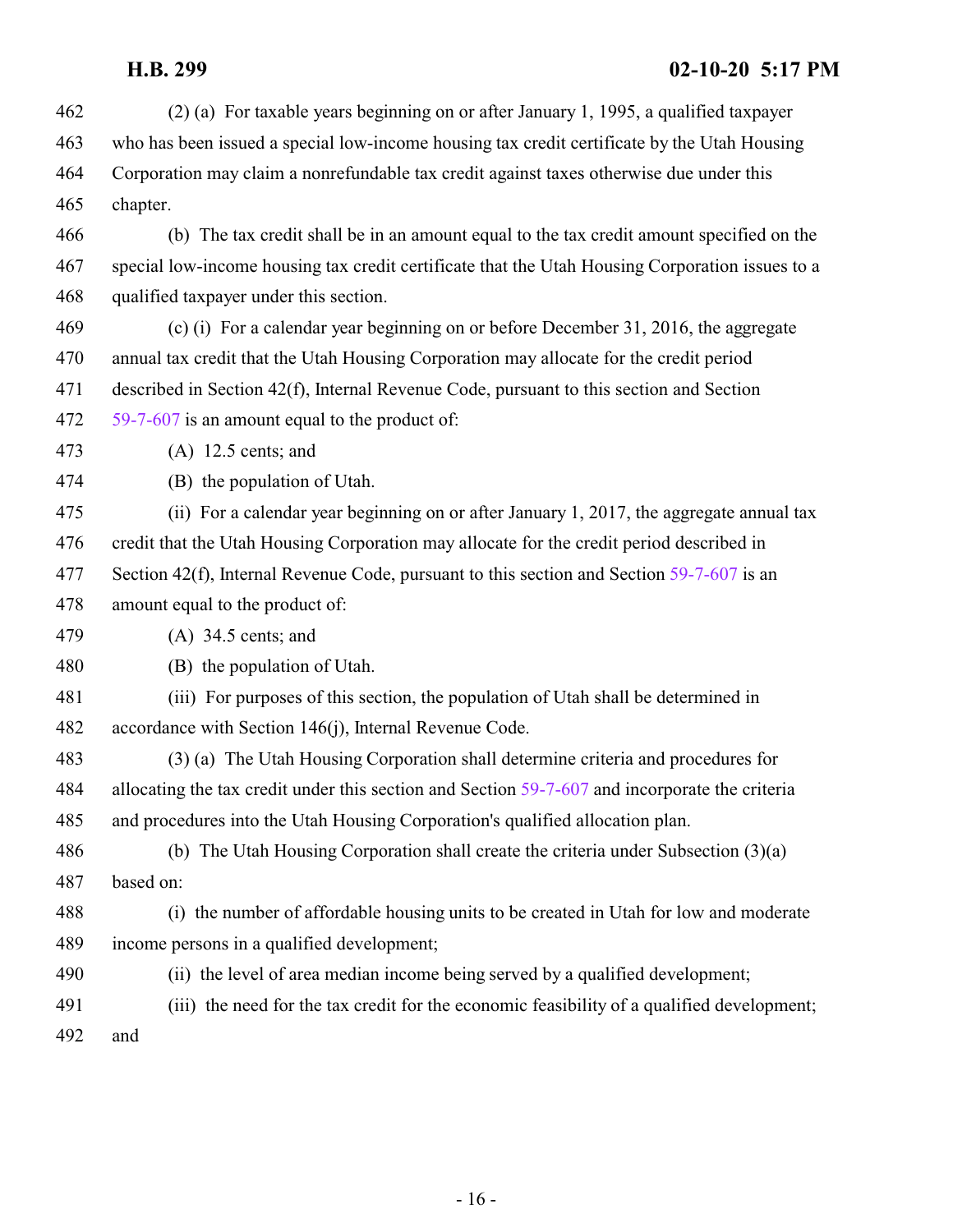| 493 | (iv) the extended period for which a qualified development commits to remain as                   |
|-----|---------------------------------------------------------------------------------------------------|
| 494 | affordable housing.                                                                               |
| 495 | (c) The criteria created by the Utah Housing Corporation shall give preference to a               |
| 496 | qualified development in an opportunity zone.                                                     |
| 497 | (4) Any housing sponsor may apply to the Utah Housing Corporation for a tax credit                |
| 498 | allocation under this section.                                                                    |
| 499 | (5) (a) The Utah Housing Corporation shall determine the amount of the tax credit to              |
| 500 | allocate to a qualified development in accordance with the qualified allocation plan of the Utah  |
| 501 | Housing Corporation.                                                                              |
| 502 | (b) (i) The Utah Housing Corporation shall issue an allocation certificate to a housing           |
| 503 | sponsor as evidence of the allocation.                                                            |
| 504 | (ii) The allocation certificate under Subsection $(5)(b)(i)$ shall specify the amount of the      |
| 505 | tax credit allocated to a qualified development as determined by the Utah Housing Corporation.    |
| 506 | (c) The amount of the tax credit specified in an allocation certificate may not exceed            |
| 507 | 100% of the federal low-income housing credit awarded to a qualified development.                 |
| 508 | (6) Before the Utah Housing Corporation may issue a special low-income housing tax                |
| 509 | credit certificate, a designated reporter shall provide to the Utah Housing Corporation in a form |
| 510 | prescribed by the Utah Housing Corporation:                                                       |
| 511 | (a) a list of each qualified taxpayer that has been assigned a portion of the tax credit          |
| 512 | awarded in an allocation certificate;                                                             |
| 513 | (b) for each qualified taxpayer described in Subsection $(6)(a)$ , the amount of tax credit       |
| 514 | that has been assigned; and                                                                       |
| 515 | (c) an aggregate list of the tax credit amount assigned related to a qualified                    |
| 516 | development demonstrating that the aggregate annual amount of the tax credits assigned does       |
| 517 | not exceed the aggregate annual tax credit awarded in the allocation certificate.                 |
| 518 | (7) The Utah Housing Corporation shall provide a special low-income housing tax                   |
| 519 | credit certificate to a qualified taxpayer if:                                                    |
| 520 | (a) a designated reporter has provided the information regarding the qualified taxpayer           |
| 521 | as described in Subsection $(6)$ ; and                                                            |
| 522 | (b) the Utah Housing Corporation has verified that the aggregate tax credit amount                |
| 523 | assigned with respect to a qualified development does not exceed the total tax credit awarded     |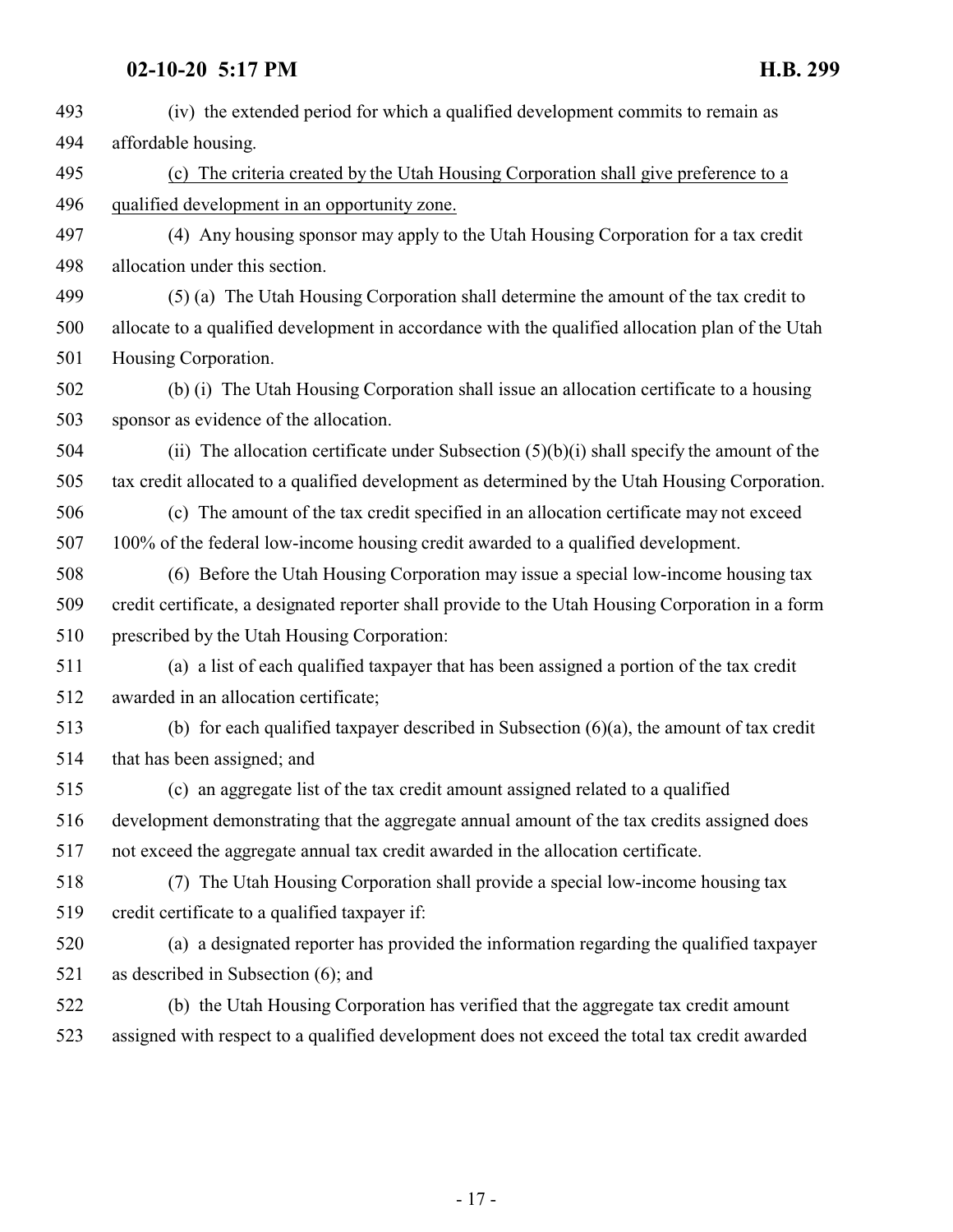in the allocation certificate.

 (8) (a) All elections made by a housing sponsor pursuant to Section 42, Internal Revenue Code, shall apply to this section.

 (b) (i) If a qualified taxpayer is required to recapture a portion of any federal low-income housing credit, the qualified taxpayer shall also be required to recapture a portion of any state tax credits authorized by this section.

 (ii) The state recapture amount shall be equal to the percentage of the state tax credit that equals the proportion the federal recapture amount bears to the original federal low-income housing credit amount subject to recapture.

 (iii) The designated reporter shall identify each qualified taxpayer that is required to recapture a portion of any state tax credits as described in this Subsection (8)(b).

 (9) (a) Any tax credits returned to the Utah Housing Corporation in any year may be reallocated within the same time period as provided in Section 42, Internal Revenue Code.

 (b) Tax credits that are unallocated by the Utah Housing Corporation in any year may be carried over for allocation in subsequent years.

 (10) (a) If a tax credit is not claimed by a qualified taxpayer in the year in which it is earned because the tax credit is more than the tax owed by the qualified taxpayer, the tax credit may be carried back three years or may be carried forward five years as a credit against the tax.

(b) Carryover tax credits under Subsection (10)(a) shall be applied against the tax:

(i) before the application of the tax credits earned in the current year; and

- (ii) on a first-earned first-used basis.
- (11) Any tax credit taken in this section may be subject to an annual audit by the commission.

 (12) The Utah Housing Corporation shall annually provide an electronic report to the Revenue and Taxation Interim Committee which shall include at least:

- (a) the purpose and effectiveness of the tax credits; and
- (b) the benefits of the tax credits to the state.
- (13) The commission may, in consultation with the Utah Housing Corporation,
- promulgate rules to implement this section.
- <span id="page-17-0"></span>Section 9. Section **59-10-1041** is enacted to read:

### **59-10-1041. Nonrefundable tax credit for eligible construction costs in an**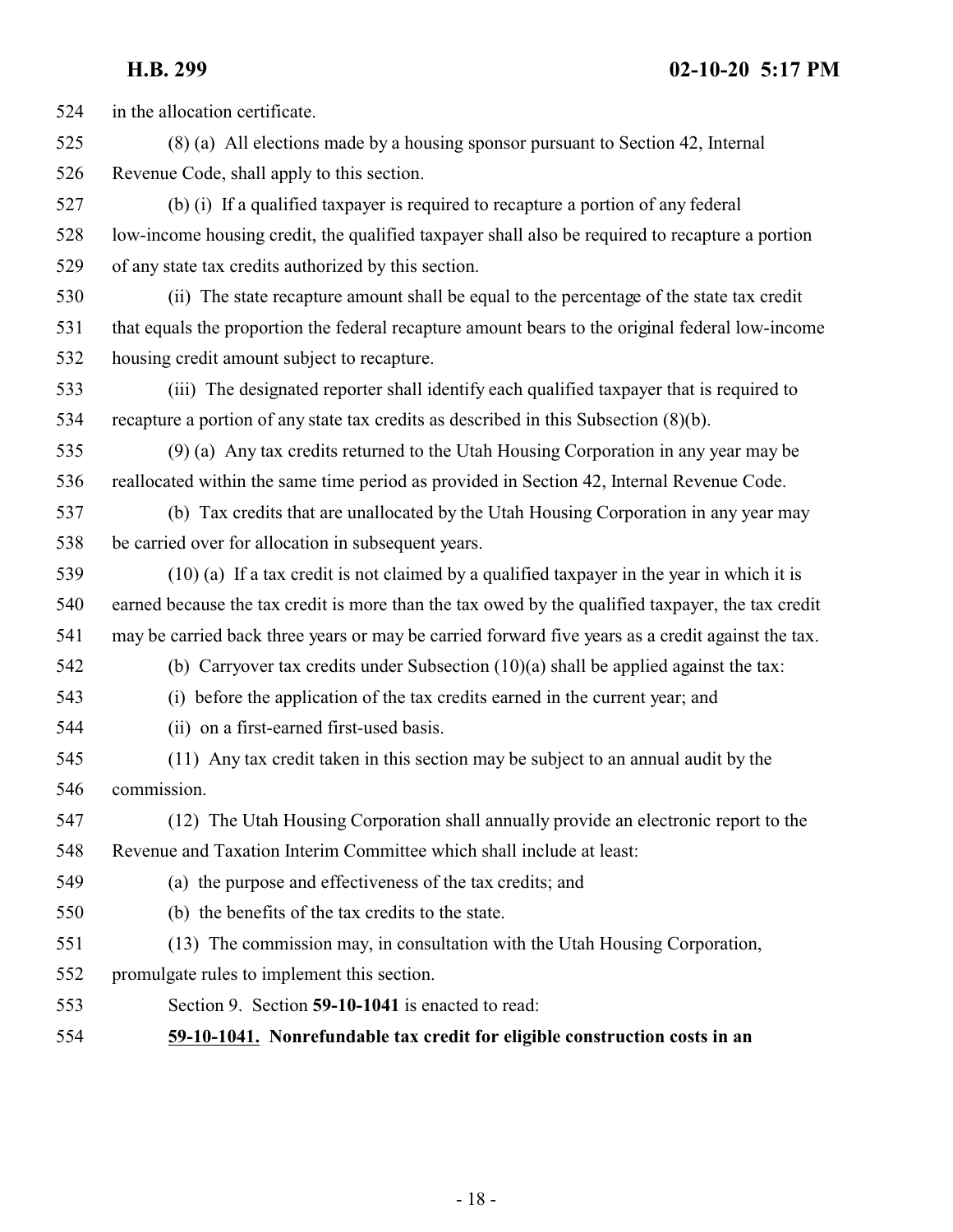<span id="page-18-0"></span>

| 555 | opportunity zone.                                                                                           |
|-----|-------------------------------------------------------------------------------------------------------------|
| 556 | $(1)$ As used in this section:                                                                              |
| 557 | "Business entity" means a claimant, estate, or trust that receives a tax credit<br>(a)                      |
| 558 | certificate in accordance with Section 63N-2-903.                                                           |
| 559 | (b) "Eligible construction costs" means the same as that term is defined in Section                         |
| 560 | 63N-2-902.                                                                                                  |
| 561 | (c) "Eligible parking structure" means the same as that term is defined in Section                          |
| 562 | 63N-2-902.                                                                                                  |
| 563 | (d) "Opportunity zone" means the same as that term is defined in Section $63N-2-902$ .                      |
| 564 | (2) A business entity may claim a nonrefundable tax credit for eligible construction                        |
| 565 | costs for an eligible parking structure in an opportunity zone in an amount equal to the amount             |
| 566 | stated on the tax credit certificate issued in accordance with Section 63N-2-903.                           |
| 567 | (3) (a) A business entity may carry forward the amount of the tax credit that exceeds                       |
| 568 | the business entity's tax liability for a period of three years.                                            |
| 569 | (b) A business entity may not carry back the amount of the tax credit that exceeds the                      |
| 570 | business entity's tax liability.                                                                            |
| 571 | Section 10. Section 63I-1-259 is amended to read:                                                           |
| 572 | 63I-1-259. Repeal dates, Title 59.                                                                          |
| 573 | Section $59-1-213.1$ is repealed on May 9, 2024.<br>(1)                                                     |
| 574 | Section $59-1-213.2$ is repealed on May 9, 2024.<br>(2)                                                     |
| 575 | Subsection $59-1-405(1)(g)$ is repealed on May 9, 2024.<br>(3)                                              |
| 576 | (4) Subsection $59-1-405(2)(b)$ is repealed on May 9, 2024.                                                 |
| 577 | (5) Section $59-7-618$ is repealed July 1, 2020.                                                            |
| 578 | (6) Section $59-7-625$ is repealed January 1, 2026.                                                         |
| 579 | $[(6)]$ (7) Section 59-9-102.5 is repealed December 31, 2020.                                               |
| 580 | $[\frac{7}{7}]$ (8) Section 59-10-1033 is repealed July 1, 2020.                                            |
| 581 | Section $59-10-1041$ is repealed January 1, 2026.<br>(9)                                                    |
| 582 | $[$ (48)] (10) Subsection 59-12-2219(13), which addresses new revenue supplanting                           |
| 583 | existing allocations, is repealed on June 30, 2020.                                                         |
| 584 | $\lceil(\frac{4}{9})\rceil$ (11) Title 59, Chapter 28, State Transient Room Tax Act, is repealed on January |
| 585 | 1, 2023.                                                                                                    |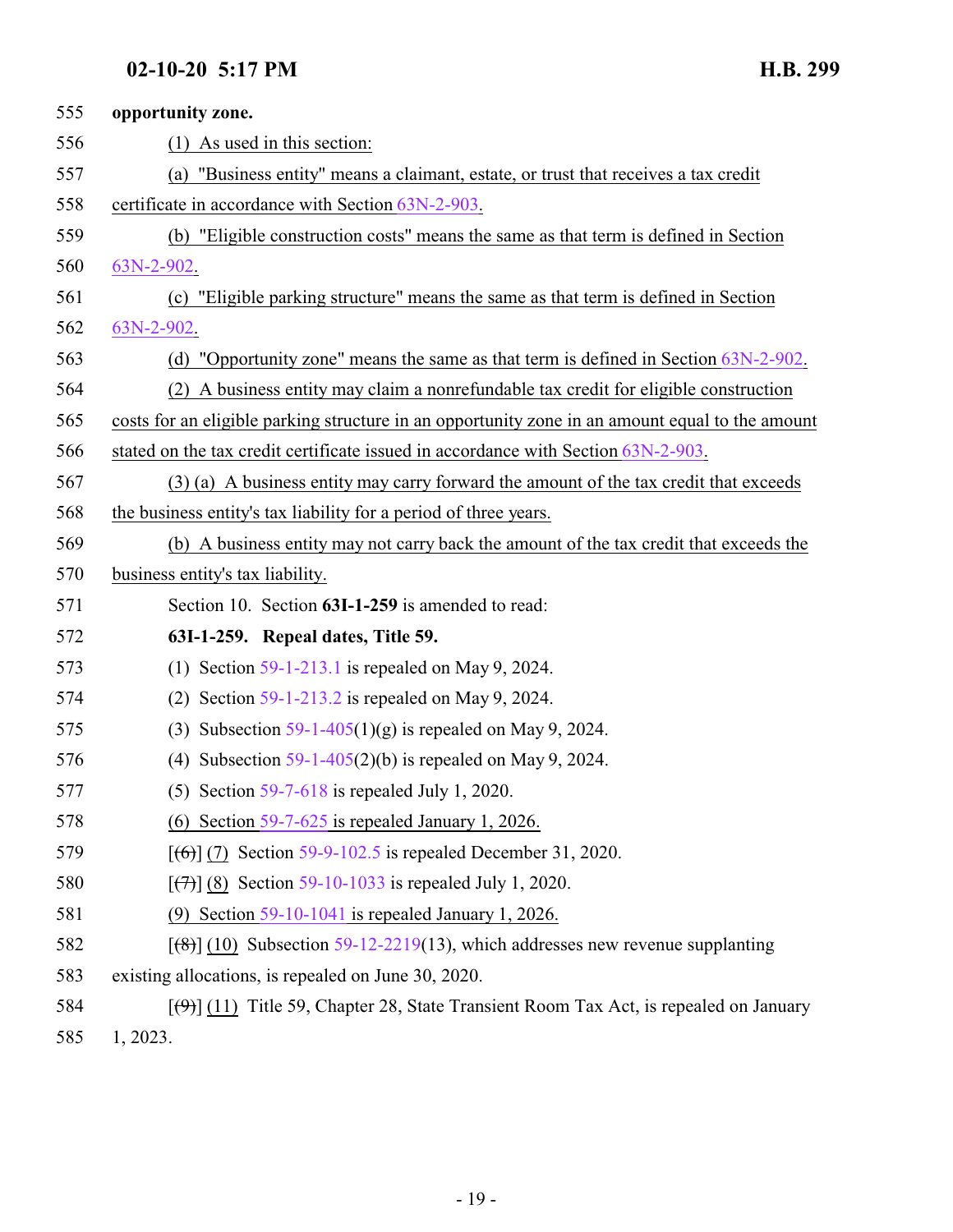<span id="page-19-0"></span>

| 586 | Section 11. Section 63I-1-263 is amended to read:                                          |
|-----|--------------------------------------------------------------------------------------------|
| 587 | 63I-1-263. Repeal dates, Titles 63A to 63N.                                                |
| 588 | (1) In relation to the Utah Transparency Advisory Board, on January 1, 2025:               |
| 589 | (a) Subsection $63A-1-201(1)$ is repealed;                                                 |
| 590 | (b) Subsection $63A-1-202(2)(c)$ , the language that states "using criteria established by |
| 591 | the board" is repealed;                                                                    |
| 592 | (c) Section $63A-1-203$ is repealed;                                                       |
| 593 | (d) Subsections $63A-1-204(1)$ and (2), the language that states "After consultation with  |
| 594 | the board, and" is repealed; and                                                           |
| 595 | (e) Subsection $63A-1-204(1)(b)$ , the language that states "using the standards provided  |
| 596 | in Subsection $63A-1-203(3)(c)$ " is repealed.                                             |
| 597 | (2) Subsection $63A-5-228(2)(h)$ , relating to prioritizing and allocating capital         |
| 598 | improvement funding, is repealed on July 1, 2024.                                          |
| 599 | (3) Section 63A-5-603, State Facility Energy Efficiency Fund, is repealed July 1, 2023.    |
| 600 | (4) Title 63C, Chapter 4a, Constitutional and Federalism Defense Act, is repealed July     |
| 601 | 1, 2028.                                                                                   |
| 602 | (5) Title 63C, Chapter 6, Utah Seismic Safety Commission, is repealed January 1,           |
| 603 | 2025.                                                                                      |
| 604 | (6) Title 63C, Chapter 16, Prison Development Commission Act, is repealed July 1,          |
| 605 | 2020.                                                                                      |
| 606 | (7) Title 63C, Chapter 17, Point of the Mountain Development Commission Act, is            |
| 607 | repealed July 1, 2021.                                                                     |
| 608 | (8) Title 63C, Chapter 18, Mental Health Crisis Line Commission, is repealed July 1,       |
| 609 | 2023.                                                                                      |
| 610 | (9) Title 63G, Chapter 21, Agreements to Provide State Services, is repealed July 1,       |
| 611 | 2025.                                                                                      |
| 612 | (10) Title 63H, Chapter 4, Heber Valley Historic Railroad Authority, is repealed July 1,   |
| 613 | 2020.                                                                                      |
| 614 | (11) In relation to the State Fair Corporation Board of Directors, on January 1, 2025:     |
| 615 | (a) Subsection $63H-6-104(2)(c)$ , related to a Senate appointment, is repealed;           |
| 616 | (b) Subsection $63H-6-104(2)(d)$ , related to a House appointment, is repealed;            |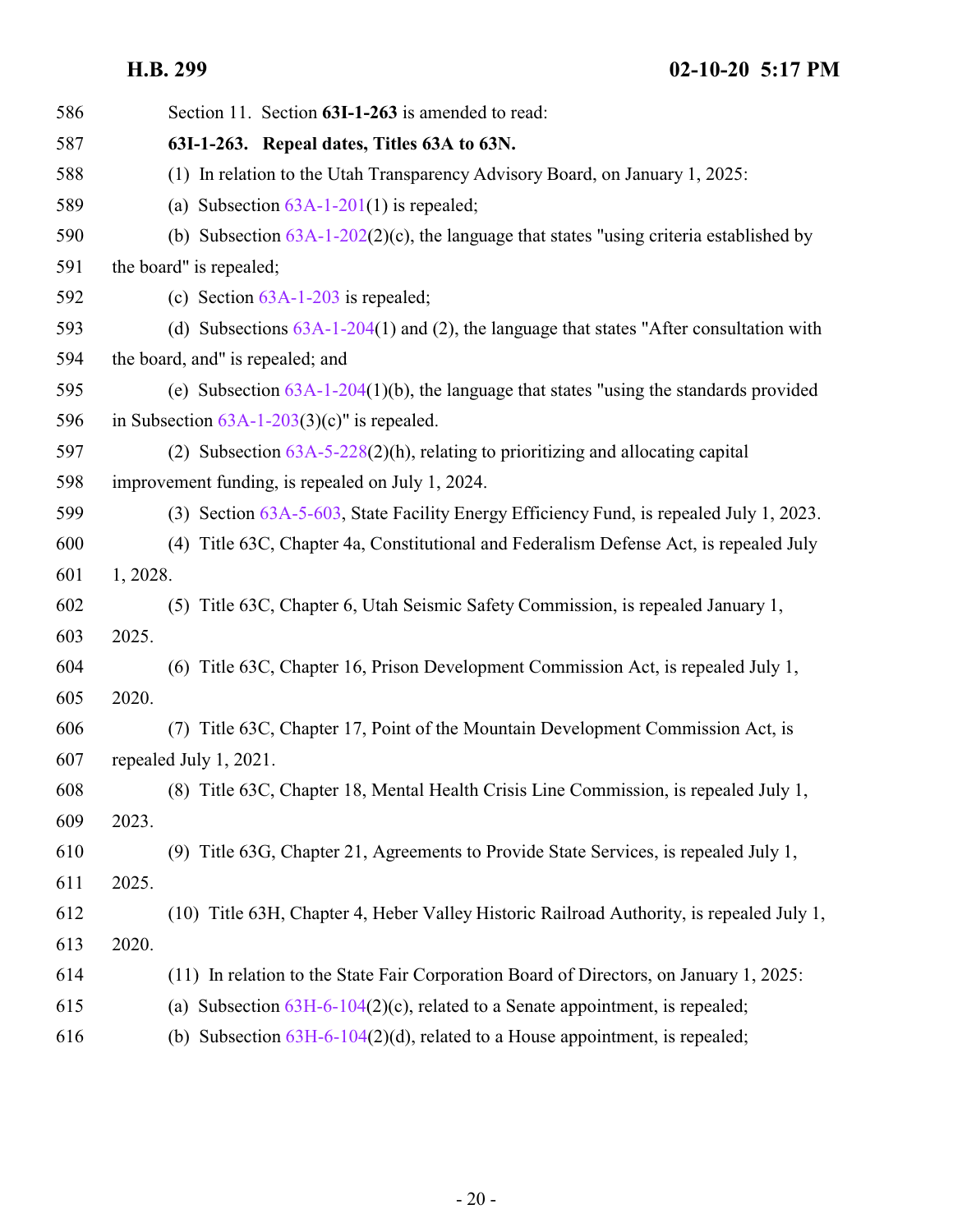| 617 | (c) in Subsection $63H-6-104(2)(e)$ , the language that states ", of whom only one may            |
|-----|---------------------------------------------------------------------------------------------------|
| 618 | be a legislator, in accordance with Subsection $(3)(e)$ ," is repealed;                           |
| 619 | (d) Subsection $63H-6-104(3)(a)(i)$ is amended to read:                                           |
| 620 | $\Gamma(3)(a)(i)$ Except as provided in Subsection (3)(a)(ii), a board member appointed under     |
| 621 | Subsection $(2)(e)$ or (f) shall serve a term that expires on the December 1 four years after the |
| 622 | year that the board member was appointed.";                                                       |
| 623 | (e) in Subsections $63H-6-104(3)(a)(ii)$ , (c)(ii), and (d), the language that states "the        |
| 624 | president of the Senate, the speaker of the House, the governor," is repealed and replaced with   |
| 625 | "the governor"; and                                                                               |
| 626 | (f) Subsection $63H-6-104(3)(e)$ , related to limits on the number of legislators, is             |
| 627 | repealed.                                                                                         |
| 628 | (12) Title 63H, Chapter 8, Utah Housing Corporation Act, is repealed July 1, 2026.                |
| 629 | $(13)$ Section $63M-7-212$ is repealed on December 31, 2019.                                      |
| 630 | $(14)$ On July 1, 2025:                                                                           |
| 631 | (a) in Subsection $17-27a-404(3)(c)(ii)$ , the language that states "the Resource                 |
| 632 | Development Coordinating Committee," is repealed;                                                 |
| 633 | (b) Subsection $23-14-21(2)(c)$ is amended to read "(c) provide notification of proposed          |
| 634 | sites for the transplant of species to local government officials having jurisdiction over areas  |
| 635 | that may be affected by a transplant.";                                                           |
| 636 | (c) in Subsection $23-14-21(3)$ , the language that states "and the Resource Development          |
| 637 | Coordinating Committee" is repealed;                                                              |
| 638 | (d) in Subsection $23-21-2.3(1)$ , the language that states "the Resource Development             |
| 639 | Coordinating Committee created in Section 63J-4-501 and" is repealed;                             |
| 640 | (e) in Subsection $23-21-2.3(2)$ , the language that states "the Resource Development             |
| 641 | Coordinating Committee and" is repealed;                                                          |
| 642 | (f) Subsection $63J-4-102(1)$ is repealed and the remaining subsections are renumbered            |
| 643 | accordingly;                                                                                      |
| 644 | (g) Subsections $63J-4-401(5)(a)$ and (c) are repealed;                                           |
| 645 | (h) Subsection $63J-4-401(5)(b)$ is renumbered to Subsection $63J-4-401(5)(a)$ and the            |
| 646 | word "and" is inserted immediately after the semicolon;                                           |
|     |                                                                                                   |

647 (i) Subsection  $63J-4-401(5)(d)$  is renumbered to Subsection  $63J-4-401(5)(b)$ ;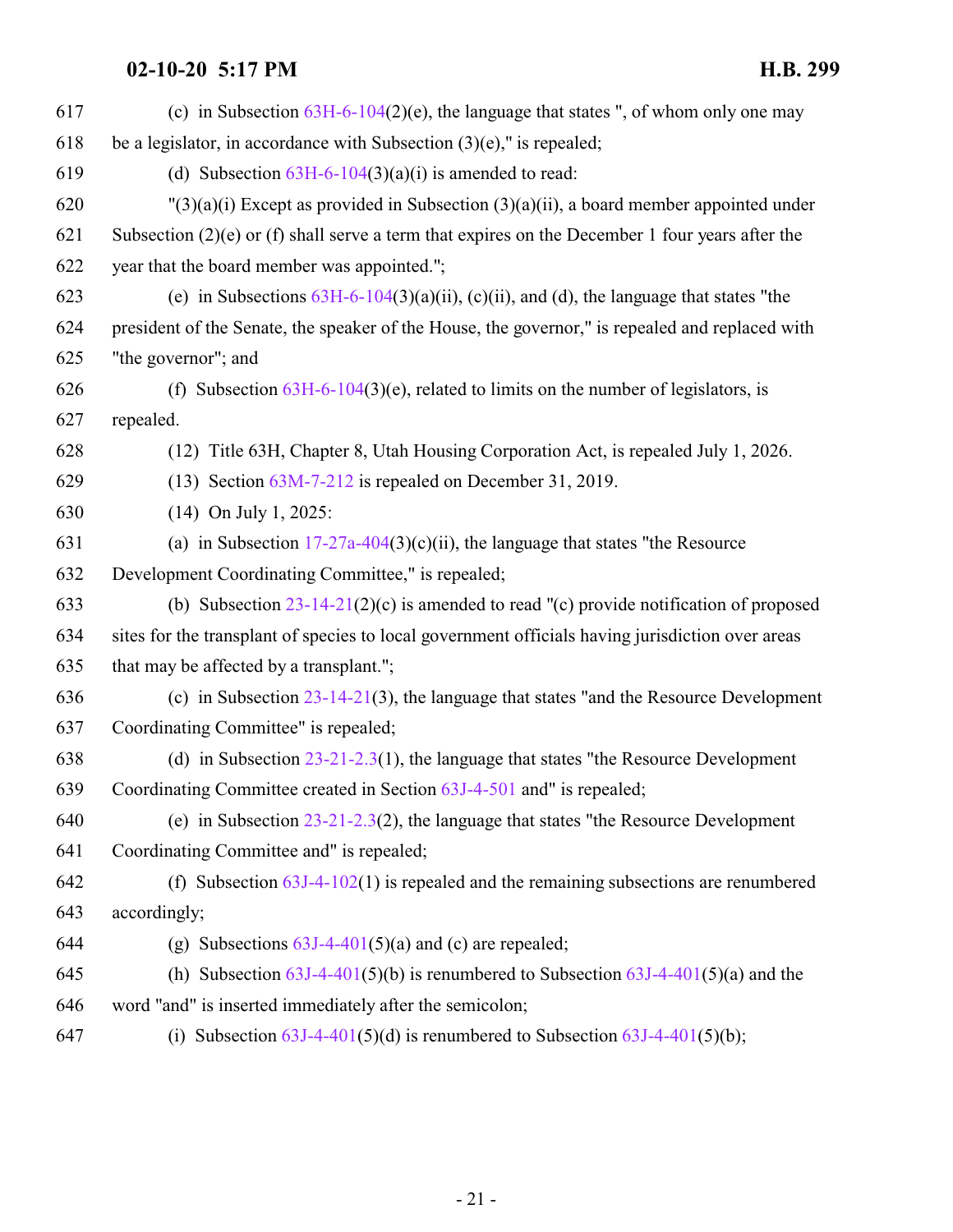| 648 | (i) Sections 63J-4-501, 63J-4-502, 63J-4-503, 63J-4-504, and 63J-4-505 are repealed;            |
|-----|-------------------------------------------------------------------------------------------------|
| 649 | and                                                                                             |
| 650 | (k) Subsection $63J-4-603(1)(e)(iv)$ is repealed and the remaining subsections are              |
| 651 | renumbered accordingly.                                                                         |
| 652 | $(15)$ Subsection $63J-1-602.1(13)$ , Nurse Home Visiting Restricted Account is repealed        |
| 653 | July 1, 2026.                                                                                   |
| 654 | (16) Subsection $63J-1-602.2(4)$ , referring to dedicated credits to the Utah Marriage          |
| 655 | Commission, is repealed July 1, 2023.                                                           |
| 656 | $(17)$ Subsection $63J-1-602.2(5)$ , referring to the Trip Reduction Program, is repealed       |
| 657 | July 1, 2022.                                                                                   |
| 658 | $(18)$ (a) Subsection $63J-1-602.1(53)$ , relating to the Utah Statewide Radio System           |
| 659 | Restricted Account, is repealed July 1, 2022.                                                   |
| 660 | (b) When repealing Subsection $63J-1-602.1(53)$ , the Office of Legislative Research and        |
| 661 | General Counsel shall, in addition to the office's authority under Subsection 36-12-12(3), make |
| 662 | necessary changes to subsection numbering and cross references.                                 |
| 663 | (19) Subsection $63J-1-602.2(23)$ , related to the Utah Seismic Safety Commission, is           |
| 664 | repealed January 1, 2025.                                                                       |
| 665 | (20) Subsection 63J-4-708(1), in relation to the Talent Ready Utah Board, on January            |
| 666 | $1, 2023$ , is amended to read:                                                                 |
| 667 | "(1) On or before October 1, the board shall provide an annual written report to the            |
| 668 | Social Services Appropriations Subcommittee and the Economic Development and Workforce          |
| 669 | Services Interim Committee.".                                                                   |
| 670 | (21) In relation to the Utah Substance Use and Mental Health Advisory Council, on               |
| 671 | January 1, 2023:                                                                                |
| 672 | (a) Sections 63M-7-301, 63M-7-302, 63M-7-303, 63M-7-304, and 63M-7-306 are                      |
| 673 | repealed;                                                                                       |
| 674 | (b) Section $63M-7-305$ , the language that states "council" is replaced with                   |
| 675 | "commission";                                                                                   |
| 676 | (c) Subsection $63M-7-305(1)$ is repealed and replaced with:                                    |
| 677 | "(1) "Commission" means the Commission on Criminal and Juvenile Justice."; and                  |
| 678 | (d) Subsection $63M-7-305(2)$ is repealed and replaced with:                                    |
|     |                                                                                                 |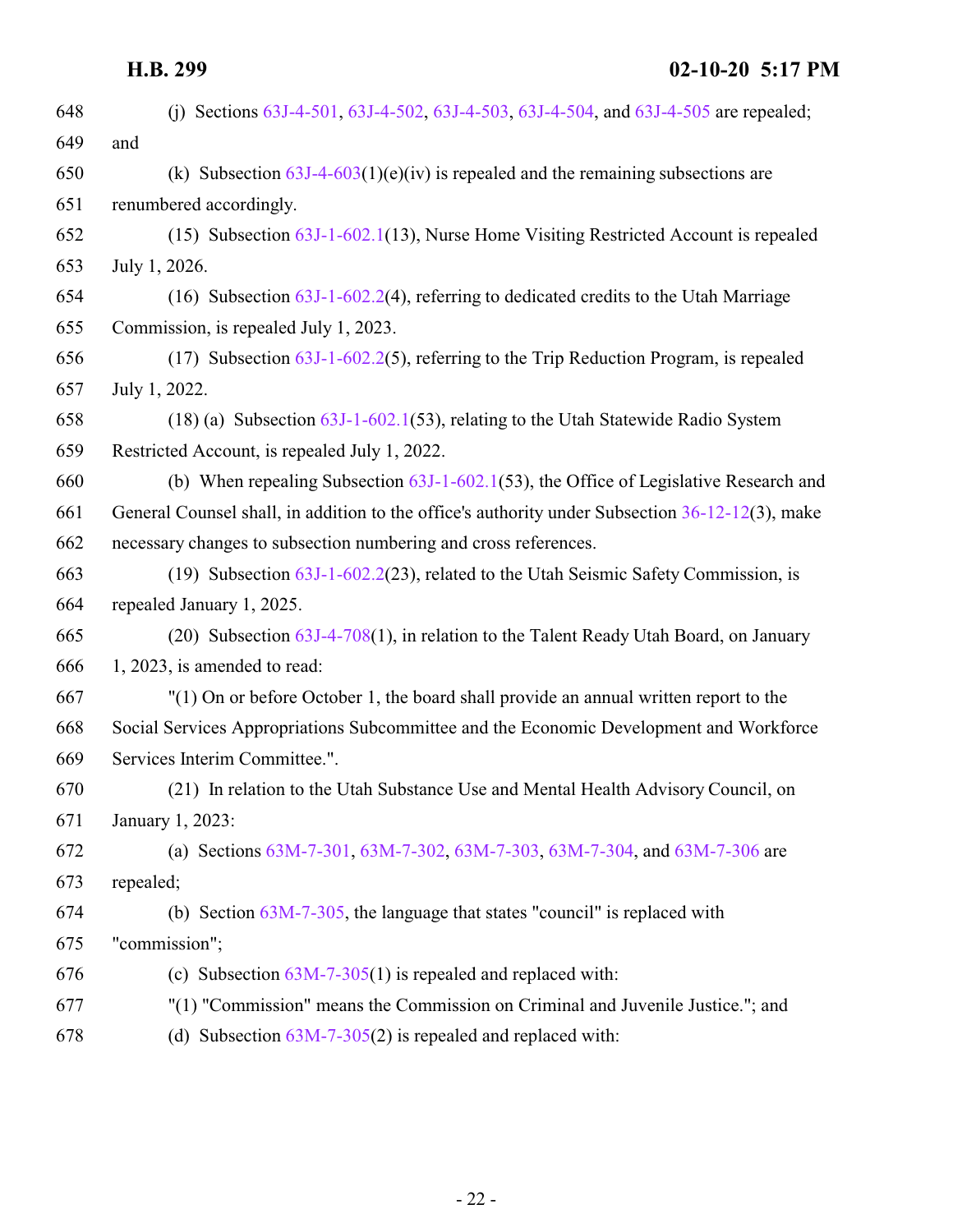| 679 | $"(2)$ The commission shall:                                                                |
|-----|---------------------------------------------------------------------------------------------|
| 680 | (a) provide ongoing oversight of the implementation, functions, and evaluation of the       |
| 681 | Drug-Related Offenses Reform Act; and                                                       |
| 682 | (b) coordinate the implementation of Section $77-18-1.1$ and related provisions in          |
| 683 | Subsections $77-18-1(5)(b)(iii)$ and (iv).".                                                |
| 684 | (22) The Crime Victim Reparations and Assistance Board, created in Section                  |
| 685 | 63M-7-504, is repealed July 1, 2027.                                                        |
| 686 | (23) Title 63M, Chapter 11, Utah Commission on Aging, is repealed July 1, 2021.             |
| 687 | (24) Subsection $63N-1-301(4)(c)$ , related to the Talent Ready Utah Board, is repealed     |
| 688 | on January 1, 2023.                                                                         |
| 689 | (25) Title 63N, Chapter 2, Part 2, Enterprise Zone Act, is repealed July 1, 2028.           |
| 690 | (26) (a) Title 63N, Chapter 2, Part 4, Recycling Market Development Zone Act, is            |
| 691 | repealed January 1, 2021.                                                                   |
| 692 | (b) Subject to Subsection $(26)(c)$ , Sections 59-7-610 and 59-10-1007 regarding tax        |
| 693 | credits for certain persons in recycling market development zones, are repealed for taxable |
| 694 | years beginning on or after January 1, 2021.                                                |
| 695 | (c) A person may not claim a tax credit under Section $59-7-610$ or $59-10-1007$ :          |
| 696 | (i) for the purchase price of machinery or equipment described in Section $59-7-610$ or     |
| 697 | 59-10-1007, if the machinery or equipment is purchased on or after January 1, 2021; or      |
| 698 | (ii) for an expenditure described in Subsection $59-7-610(1)(b)$ or $59-10-1007(1)(b)$ , if |
| 699 | the expenditure is made on or after January 1, 2021.                                        |
| 700 | (d) Notwithstanding Subsections $(26)(b)$ and $(c)$ , a person may carry forward a tax      |
| 701 | credit in accordance with Section 59-7-610 or 59-10-1007 if:                                |
| 702 | (i) the person is entitled to a tax credit under Section $59-7-610$ or $59-10-1007$ ; and   |
| 703 | (ii) (A) for the purchase price of machinery or equipment described in Section              |
| 704 | 59-7-610 or 59-10-1007, the machinery or equipment is purchased on or before December 31,   |
| 705 | 2020; or                                                                                    |
| 706 | (B) for an expenditure described in Subsection $59-7-610(1)(b)$ or $59-10-1007(1)(b)$ , the |
| 707 | expenditure is made on or before December 31, 2020.                                         |
| 708 | $(27)$ Section $63N-2-512$ is repealed on July 1, 2021.                                     |
| 709 | (28) (a) Title 63N, Chapter 2, Part 6, Utah Small Business Jobs Act, is repealed            |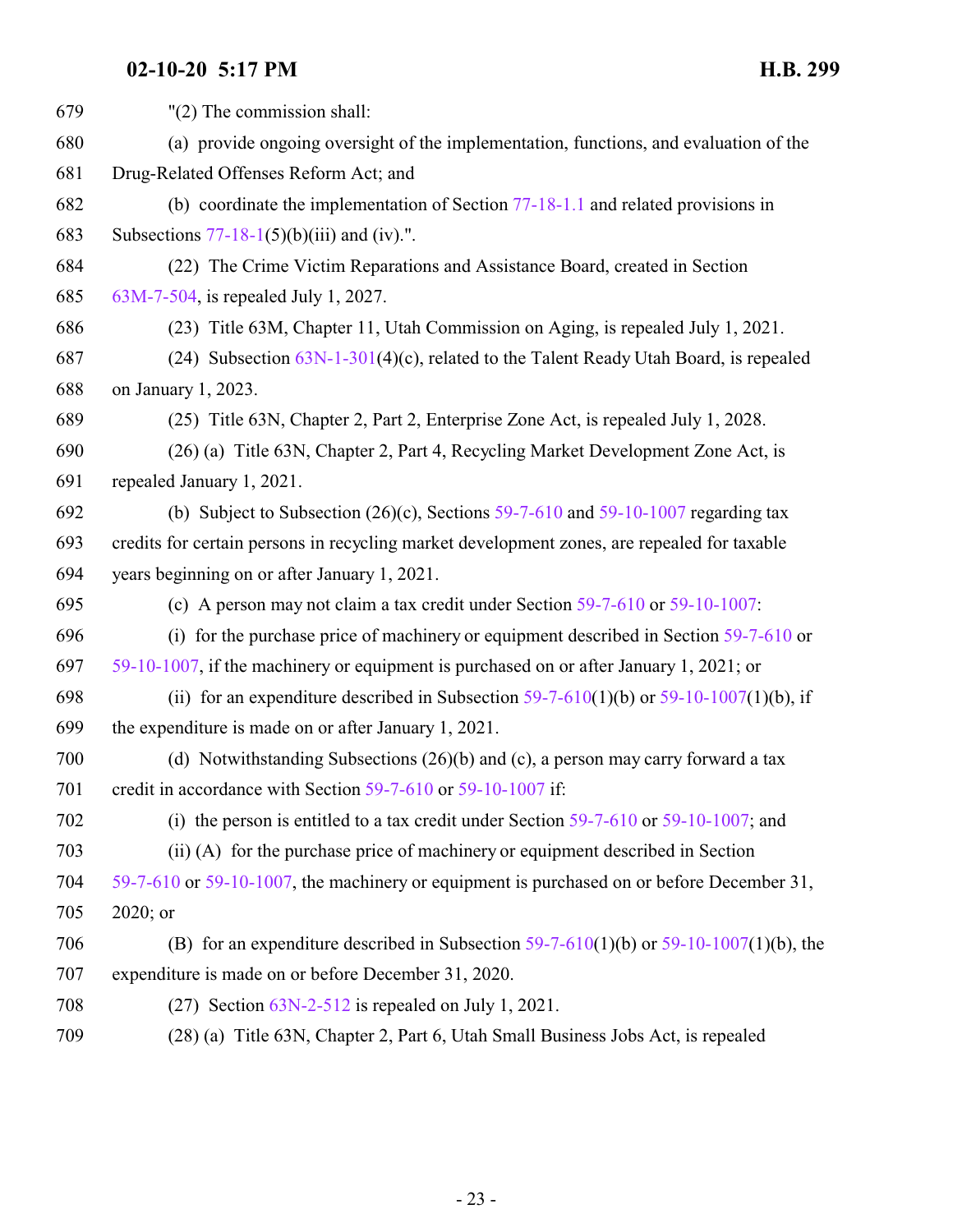| 710 | January 1, 2021.                                                                            |
|-----|---------------------------------------------------------------------------------------------|
| 711 | (b) Section 59-9-107 regarding tax credits against premium taxes is repealed for            |
| 712 | calendar years beginning on or after January 1, 2021.                                       |
| 713 | (c) Notwithstanding Subsection (28)(b), an entity may carry forward a tax credit in         |
| 714 | accordance with Section 59-9-107 if:                                                        |
| 715 | (i) the person is entitled to a tax credit under Section $59-9-107$ on or before December   |
| 716 | 31, 2020; and                                                                               |
| 717 | (ii) the qualified equity investment that is the basis of the tax credit is certified under |
| 718 | Section 63N-2-603 on or before December 31, 2023.                                           |
| 719 | (29) Title 63N, Chapter 2, Part 9, Opportunity Zone Incentive Act, is repealed January      |
| 720 | 1, 2026.                                                                                    |
| 721 | $[29]$ (30) Subsections 63N-3-109(2)(e) and 63N-3-109(2)(f)(i) are repealed July 1,         |
| 722 | 2023.                                                                                       |
| 723 | $[30]$ (31) Title 63N, Chapter 4, Part 4, Rural Employment Expansion Program, is            |
| 724 | repealed July 1, 2023.                                                                      |
| 725 | $[31]$ (32) Title 63N, Chapter 9, Part 2, Outdoor Recreational Infrastructure Grant         |
| 726 | Program, is repealed January 1, 2023.                                                       |
| 727 | $[32]$ (33) In relation to the Pete Suazo Utah Athletic Commission, on January 1,           |
| 728 | 2021:                                                                                       |
| 729 | (a) Subsection $63N-10-201(2)(a)$ is amended to read:                                       |
| 730 | $''(2)$ (a) The governor shall appoint five commission members with the advice and          |
| 731 | consent of the Senate.";                                                                    |
| 732 | (b) Subsection $63N-10-201(2)(b)$ , related to legislative appointments, is repealed;       |
| 733 | (c) in Subsection $63N-10-201(3)(a)$ , the language that states ", president, or speaker,   |
| 734 | respectively," is repealed; and                                                             |
| 735 | (d) Subsection $63N-10-201(3)(d)$ is amended to read:                                       |
| 736 | "(d) The governor may remove a commission member for any reason and replace the             |
| 737 | commission member in accordance with this section.".                                        |
| 738 | $[33]$ (34) In relation to the Talent Ready Utah Board, on January 1, 2023:                 |
| 739 | (a) Subsection $9-22-102(16)$ is repealed;                                                  |
| 740 | (b) in Subsection $9-22-114(2)$ , the language that states "Talent Ready Utah," is          |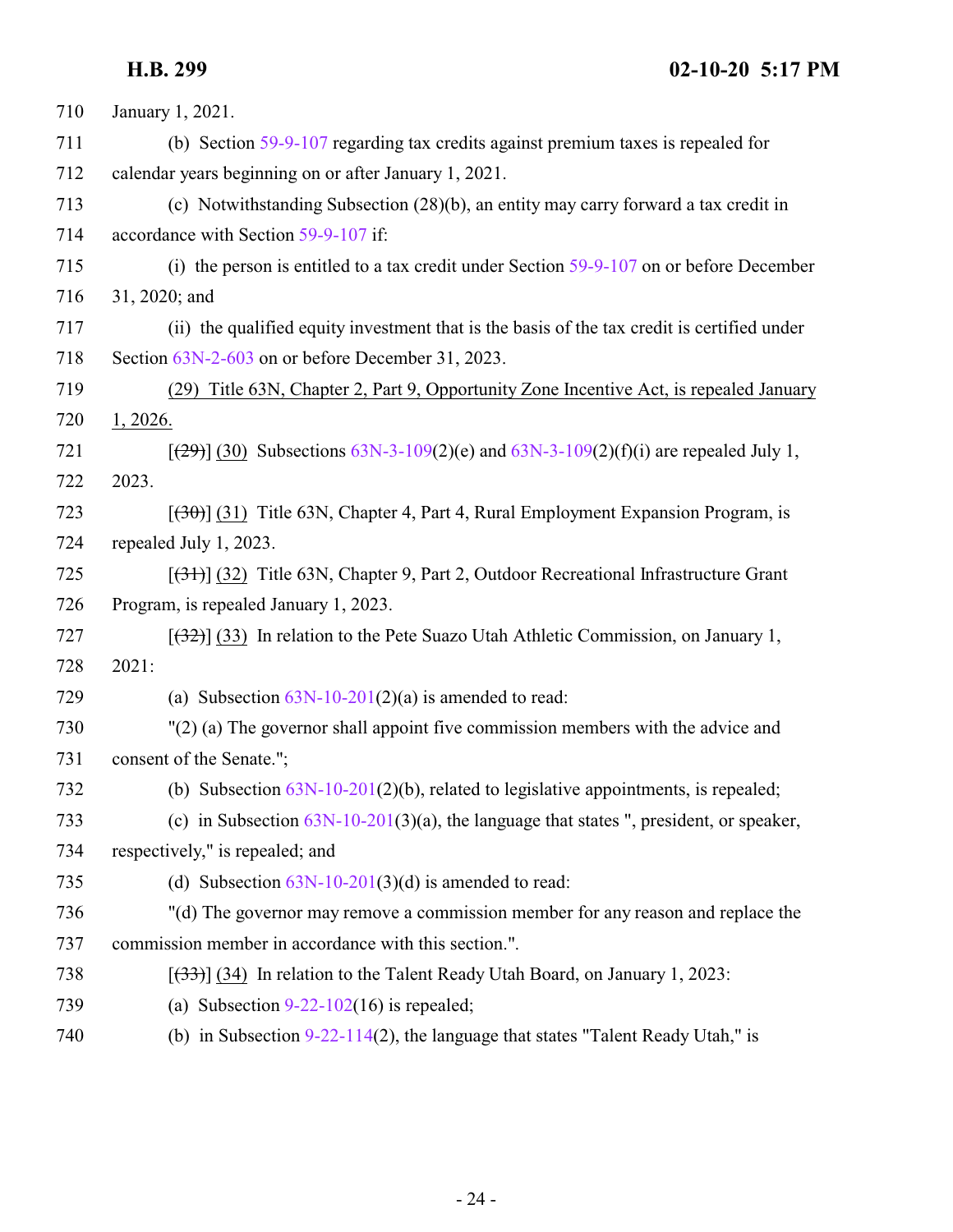<span id="page-24-1"></span><span id="page-24-0"></span>

| 741 | repealed; and                                                                                      |
|-----|----------------------------------------------------------------------------------------------------|
| 742 | (c) in Subsection $9-22-114(5)$ , the language that states "representatives of Talent Ready        |
| 743 | Utah," is repealed.                                                                                |
| 744 | $[ (34) ]$ (35) Title 63N, Chapter 12, Part 5, Talent Ready Utah Center, is repealed               |
| 745 | January 1, 2023.                                                                                   |
| 746 | Section 12. Section 63N-2-901 is enacted to read:                                                  |
| 747 | Part 9. Opportunity Zone Incentive Act                                                             |
| 748 | 63N-2-901. Title.                                                                                  |
| 749 | This part is known as the "Opportunity Zone Incentive Act."                                        |
| 750 | Section 13. Section 63N-2-902 is enacted to read:                                                  |
| 751 | 63N-2-902. Definitions.                                                                            |
| 752 | As used in this part:                                                                              |
| 753 | (1) "Business entity" means a sole proprietorship, partnership, association, joint                 |
| 754 | venture, corporation, firm, trust, foundation, or other organization or entity used in carrying on |
| 755 | a business.                                                                                        |
| 756 | (2) (a) "Eligible construction costs" means the documented costs of the physical                   |
| 757 | construction of an eligible parking structure.                                                     |
| 758 | (b) "Eligible construction costs" do not include:                                                  |
| 759 | (i) planning;                                                                                      |
| 760 | (ii) engineering or legal work;                                                                    |
| 761 | (iii) permitting; or                                                                               |
| 762 | (iv) acquisition of land.                                                                          |
| 763 | (3) "Eligible parking structure" means a newly built parking structure that:                       |
| 764 | (a) is located within an opportunity zone;                                                         |
| 765 | (b) is located within 250 feet of a transit station;                                               |
| 766 | (c) contains at least 50 parking spaces; and                                                       |
| 767 | (d) is available to members of the public entering or exiting public transit service at a          |
| 768 | transit station.                                                                                   |
| 769 | (4) "Opportunity zone" means an area that has been designated as a qualified                       |
| 770 | opportunity zone in the state under Section 1400Z-1, Internal Revenue Code.                        |
| 771 | (5) "Qualified application" means an application for a tax credit certificate that meets           |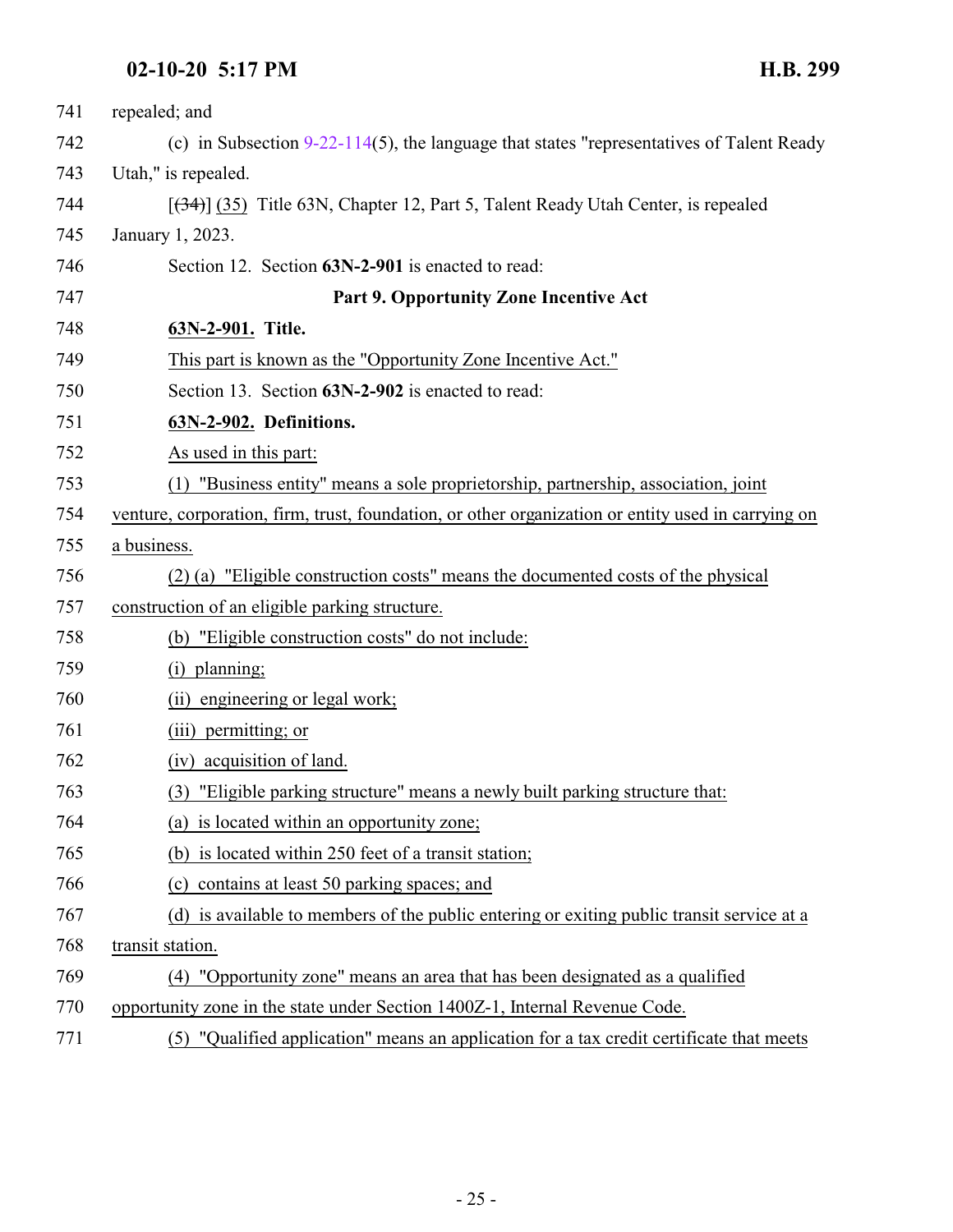<span id="page-25-0"></span>

| 772 | the requirements of Section 63N-2-903.                                                            |
|-----|---------------------------------------------------------------------------------------------------|
| 773 | "Tax credit" means a tax credit described in:<br>(6)                                              |
| 774 | (a) Section $59-7-625$ , for a business entity that files an income tax return under Title        |
| 775 | 59, Chapter 7, Corporate Franchise and Income Taxes; or                                           |
| 776 | (b) Section $59-10-1041$ , for a business entity that files an income tax return.                 |
| 777 | "Transit corridor" means public transit service that uses or occupies:                            |
| 778 | (a) public transit rail right-of-way; or                                                          |
| 779 | dedicated road right-of-way for the use of public transit, such as bus rapid transit.<br>(b)      |
| 780 | "Transit station" means a facility, station, or terminal leased or operated by or on<br>(8)       |
| 781 | behalf of a public transit district where members of the public enter or exit public transit      |
| 782 | service on a train or bus in a transit corridor.                                                  |
| 783 | Section 14. Section 63N-2-903 is enacted to read:                                                 |
| 784 | 63N-2-903. Tax credit for eligible construction costs in an opportunity zone.                     |
| 785 | (1) A business entity that seeks to claim a tax credit under this part shall apply annually       |
| 786 | to the office for a tax credit certificate on a form provided by the office and approved by the   |
| 787 | State Tax Commission.                                                                             |
| 788 | (2) The business entity shall include in the application the following information for            |
| 789 | the year for which the business entity seeks to claim a tax credit:                               |
| 790 | (a) proof of the eligible construction costs paid or incurred for an eligible parking             |
| 791 | structure; and                                                                                    |
| 792 | (b) responses to questions developed by the office regarding the benefits that the                |
| 793 | business entity and members of the public receive from the availability of the tax credit.        |
| 794 | (3) The office shall issue a tax credit certificate to a business entity that the office          |
| 795 | determines:                                                                                       |
| 796 | (a) paid or incurred eligible construction costs for an eligible parking structure; and           |
| 797 | (b) completed a qualified application.                                                            |
| 798 | (4) The tax credit certificate shall state the amount of the business entity's tax credit,        |
| 799 | which is equal to 25% of the eligible construction costs paid or incurred for an eligible parking |
| 800 | structure.                                                                                        |
| 801 | The office shall submit to the State Tax Commission an electronic list that<br>(5)                |
| 802 | includes:                                                                                         |